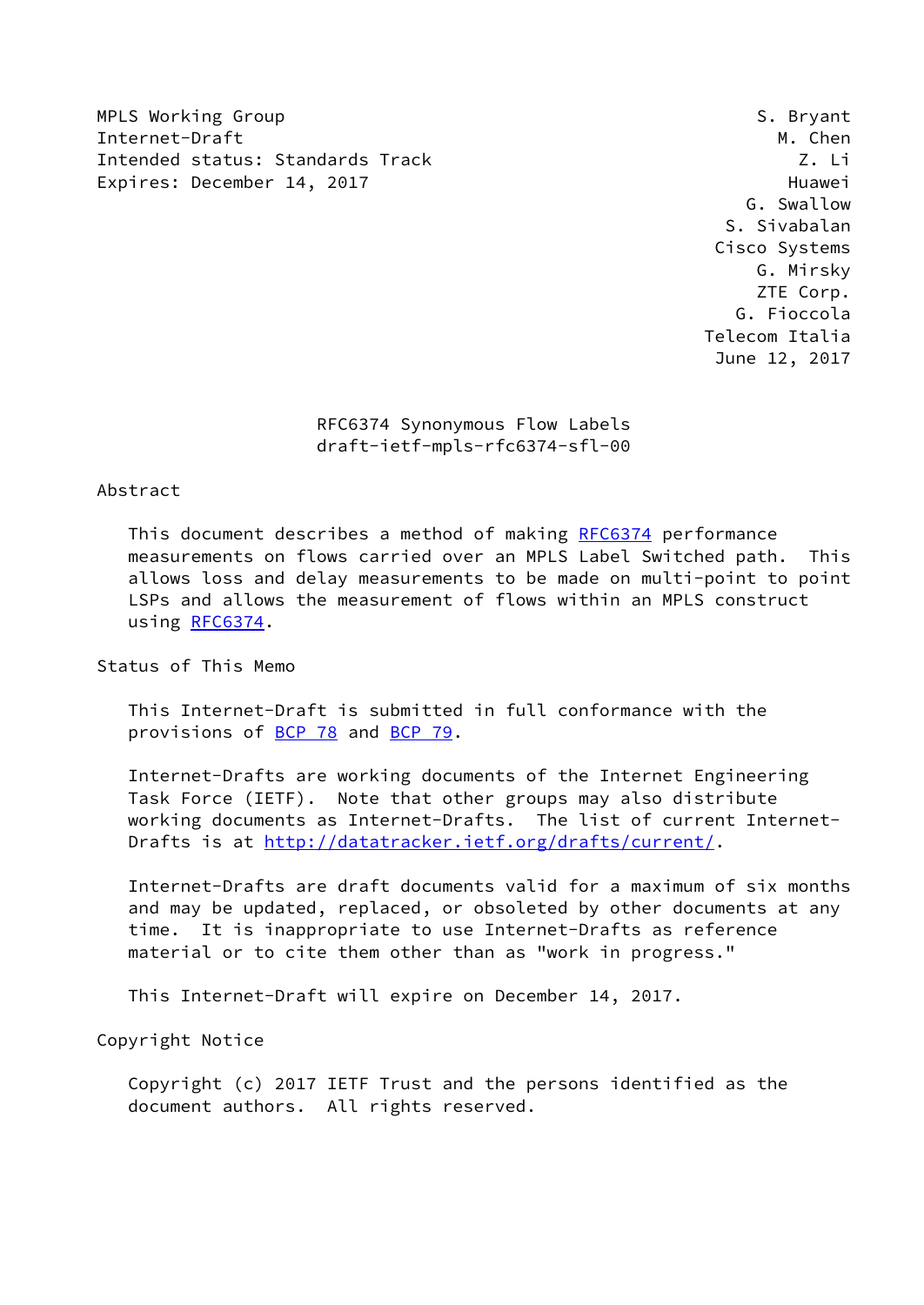# <span id="page-1-1"></span>Internet-Draft [RFC6374-](https://datatracker.ietf.org/doc/pdf/rfc6374)SFL June 2017

This document is subject to **[BCP 78](https://datatracker.ietf.org/doc/pdf/bcp78)** and the IETF Trust's Legal Provisions Relating to IETF Documents [\(http://trustee.ietf.org/license-info](http://trustee.ietf.org/license-info)) in effect on the date of publication of this document. Please review these documents carefully, as they describe your rights and restrictions with respect

 to this document. Code Components extracted from this document must include Simplified BSD License text as described in Section 4.e of the Trust Legal Provisions and are provided without warranty as described in the Simplified BSD License.

## Table of Contents

| 1.                                                                       | $\overline{2}$ |
|--------------------------------------------------------------------------|----------------|
| 2.                                                                       | $\overline{4}$ |
| RFC6374 Packet Loss Measurement with SFL<br>3.                           | $\overline{4}$ |
| RFC6374 Single Packet Delay Measurement<br>$\overline{4}$ .              | $\overline{4}$ |
| 5.<br>Data Service Packet Delay Measurement                              | $\overline{4}$ |
| 6.                                                                       | 6              |
| Multiple Packet Delay Characteristics<br>7.                              |                |
| $7.1$ . Method 1: Time Buckets                                           | $\frac{6}{7}$  |
| 7.2. Method 2 Classic Standard Deviation                                 | 9              |
| 7.2.1. RFC6374 Multi-Packet Delay Measurement Message Format             | 10             |
| 7.3. Per Packet Delay Measurement                                        | 11             |
|                                                                          | 11             |
|                                                                          | 13             |
| 9. Carrying RFC6374 Packets over an LSP using an SFL                     | 13             |
|                                                                          | 15             |
| $\underline{10}$ . Applicability to Pro-active and On-demand Measurement | 16             |
| 11. RFC6374 Combined Loss-Delay Measurement                              | 16             |
|                                                                          | 16             |
|                                                                          | 17             |
|                                                                          | 17             |
| $14.1$ . Allocation of PW Associated Channel Type                        | 17             |
| $14.2$ . MPLS Loss/Delay TLV Object                                      | 17             |
|                                                                          |                |
| 15.1. Normative References                                               | 17             |
| 15.2. Informative References                                             | 18             |
|                                                                          | 19             |

<span id="page-1-0"></span>[1](#page-1-0). Introduction

 [RFC6374] was originally designed for use as an OAM protocol for use with MPLS Transport Profile (MPLS-TP) [[RFC5921](https://datatracker.ietf.org/doc/pdf/rfc5921)] LSPs. MPLS-TP only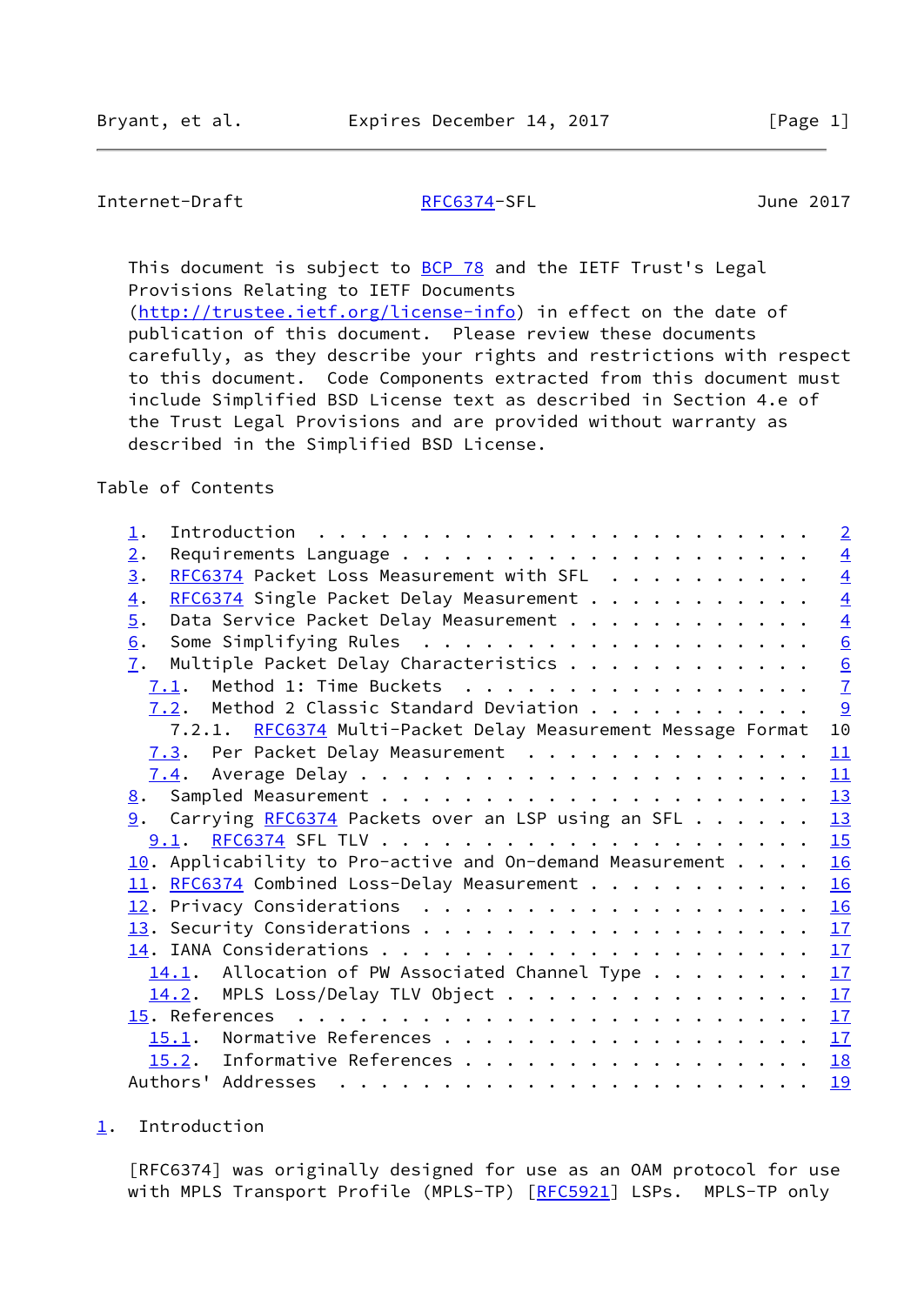supports point-to-point and point-to-multi-point LSPs. This document describes how to use [RFC6374](https://datatracker.ietf.org/doc/pdf/rfc6374) in the general MPLS case, and also introduces a number of more sophisticated measurements of applicability to both cases.

|  | Bryant, et al. | Expires December 14, 2017 |  | [Page 2] |
|--|----------------|---------------------------|--|----------|
|--|----------------|---------------------------|--|----------|

Internet-Draft [RFC6374-](https://datatracker.ietf.org/doc/pdf/rfc6374)SFL June 2017

<span id="page-2-0"></span> [I-D.ietf-mpls-flow-ident] describes the requirement for introducing flow identities when using [RFC6374](https://datatracker.ietf.org/doc/pdf/rfc6374) [[RFC6374\]](https://datatracker.ietf.org/doc/pdf/rfc6374) packet Loss Measurements (LM). In summary [RFC6374](https://datatracker.ietf.org/doc/pdf/rfc6374) uses the loss-measurement (LM) packet as the packet accounting demarcation point. Unfortunately this gives rise to a number of problems that may lead to significant packet accounting errors in certain situations. For example:

- 1. Where a flow is subjected to Equal Cost Multi-Path (ECMP) treatment packets can arrive out of order with respect to the LM packet.
- 2. Where a flow is subjected to ECMP treatment, packets can arrive at different hardware interfaces, thus requiring reception of an LM packet on one interface to trigger a packet accounting action on a different interface which may not be co-located with it. This is a difficult technical problem to address with the required degree of accuracy.
- 3. Even where there is no ECMP (for example on RSVP-TE, MPLS-TP LSPs and PWs) local processing may be distributed over a number of processor cores, leading to synchronization problems.
- 4. Link aggregation techniques may also lead to synchronization issues.
- 5. Some forwarder implementations have a long pipeline between processing a packet and incrementing the associated counter again leading to synchronization difficulties.

 An approach to mitigating these synchronization issue is described in [\[I-D.tempia-ippm-p3m](#page-20-1)] and [\[I-D.chen-ippm-coloring-based-ipfpm-framework](#page-20-2)] in which packets are batched by the sender and each batch is marked in some way such that adjacent batches can be easily recognized by the receiver.

An additional problem arises where the LSP is a multi-point to point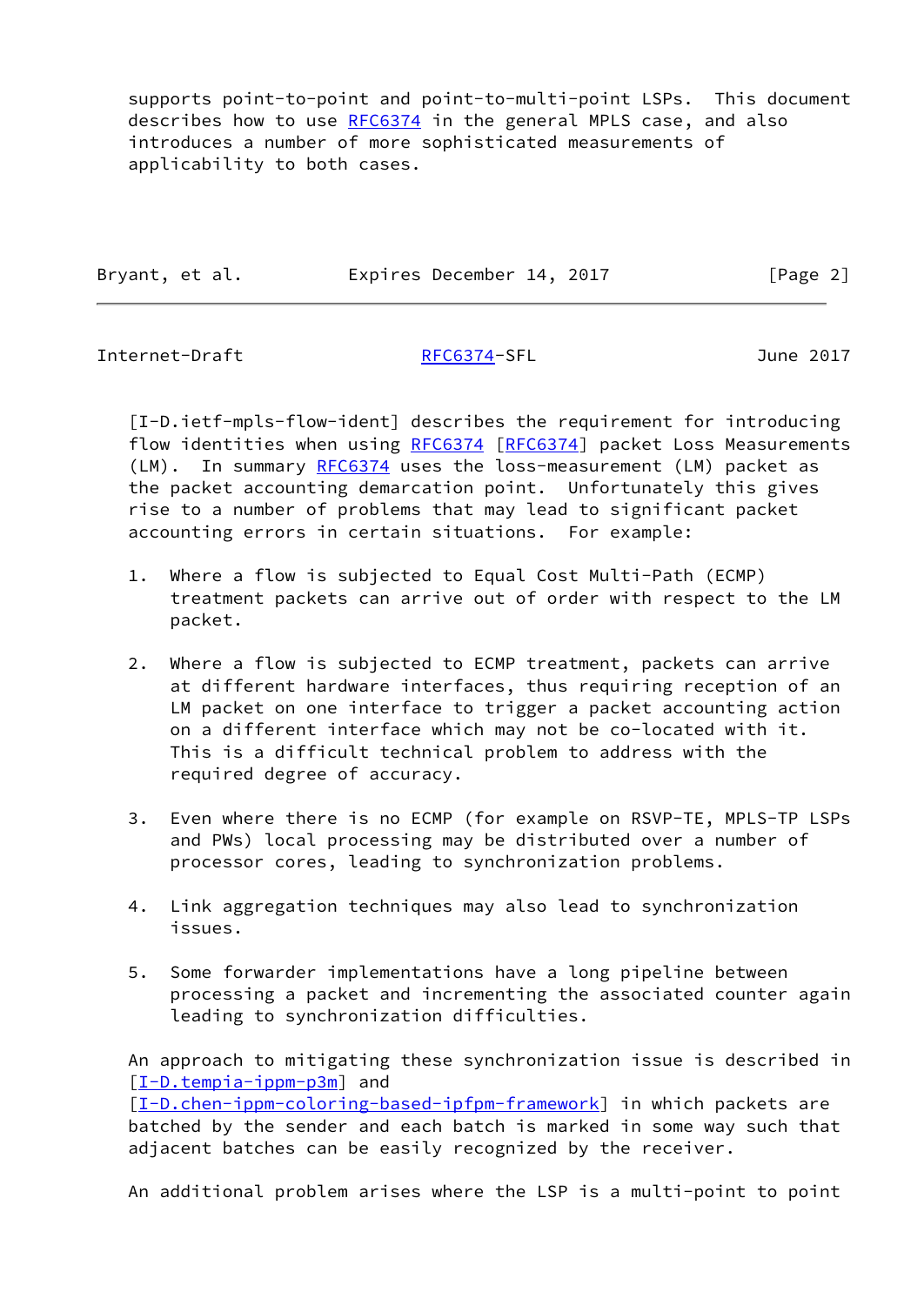LSP, since MPLS does not include a source address in the packet. Network management operations require the measurement of packet loss between a source and destination. It is thus necessary to introduce some source specific information into the packet to identify packet batches from a specific source.

 [I-D.bryant-mpls-sfl-framework] describes a method of encoding per flow instructions in an MPLS label stack using a technique called Synonymous Flow Labels (SFL) in which labels which mimic the behaviour of other labels provide the packet batch identifiers and enable the per batch packet accounting. This memo specifies how SFLs

| Bryant, et al. | Expires December 14, 2017 | [Page 3] |
|----------------|---------------------------|----------|
|----------------|---------------------------|----------|

<span id="page-3-1"></span>Internet-Draft [RFC6374-](https://datatracker.ietf.org/doc/pdf/rfc6374)SFL June 2017

are used to perform [RFC6374](https://datatracker.ietf.org/doc/pdf/rfc6374) packet loss and RFC6374 delay measurements.

<span id="page-3-0"></span>[2](#page-3-0). Requirements Language

 The key words "MUST", "MUST NOT", "REQUIRED", "SHALL", "SHALL NOT", "SHOULD", "SHOULD NOT", "RECOMMENDED", "NOT RECOMMENDED", "MAY", and "OPTIONAL" in this document are to be interpreted as described in [\[RFC2119](https://datatracker.ietf.org/doc/pdf/rfc2119)].

<span id="page-3-2"></span>[3](#page-3-2). [RFC6374](https://datatracker.ietf.org/doc/pdf/rfc6374) Packet Loss Measurement with SFL

 The data service packets of the flow being instrumented are grouped into batches, and all the packets within a batch are marked with the SFL [\[I-D.ietf-mpls-flow-ident](#page-2-0)] corresponding to that batch. The sender counts the number of packets in the batch. When the batch has completed and the sender is confident that all of the packets in that batch will have been received, the sender issues an [RFC6374](https://datatracker.ietf.org/doc/pdf/rfc6374) Query message to determine the number actually received and hence the number of packets lost. The [RFC6374](https://datatracker.ietf.org/doc/pdf/rfc6374) Query message is sent using the same SFL as the co-responding batch of data service packets. The format of the Query and Response packet is described in <u>Section 9</u>.

<span id="page-3-3"></span>[4](#page-3-3). [RFC6374](https://datatracker.ietf.org/doc/pdf/rfc6374) Single Packet Delay Measurement

 [RFC6374](https://datatracker.ietf.org/doc/pdf/rfc6374) describes how to measure the packet delay by measuring the transit time of an [RFC6374](https://datatracker.ietf.org/doc/pdf/rfc6374) packet over an LSP. Such a packet may not need to be carried over an SFL since the delay over a particular LSP should be a function of the TC bits.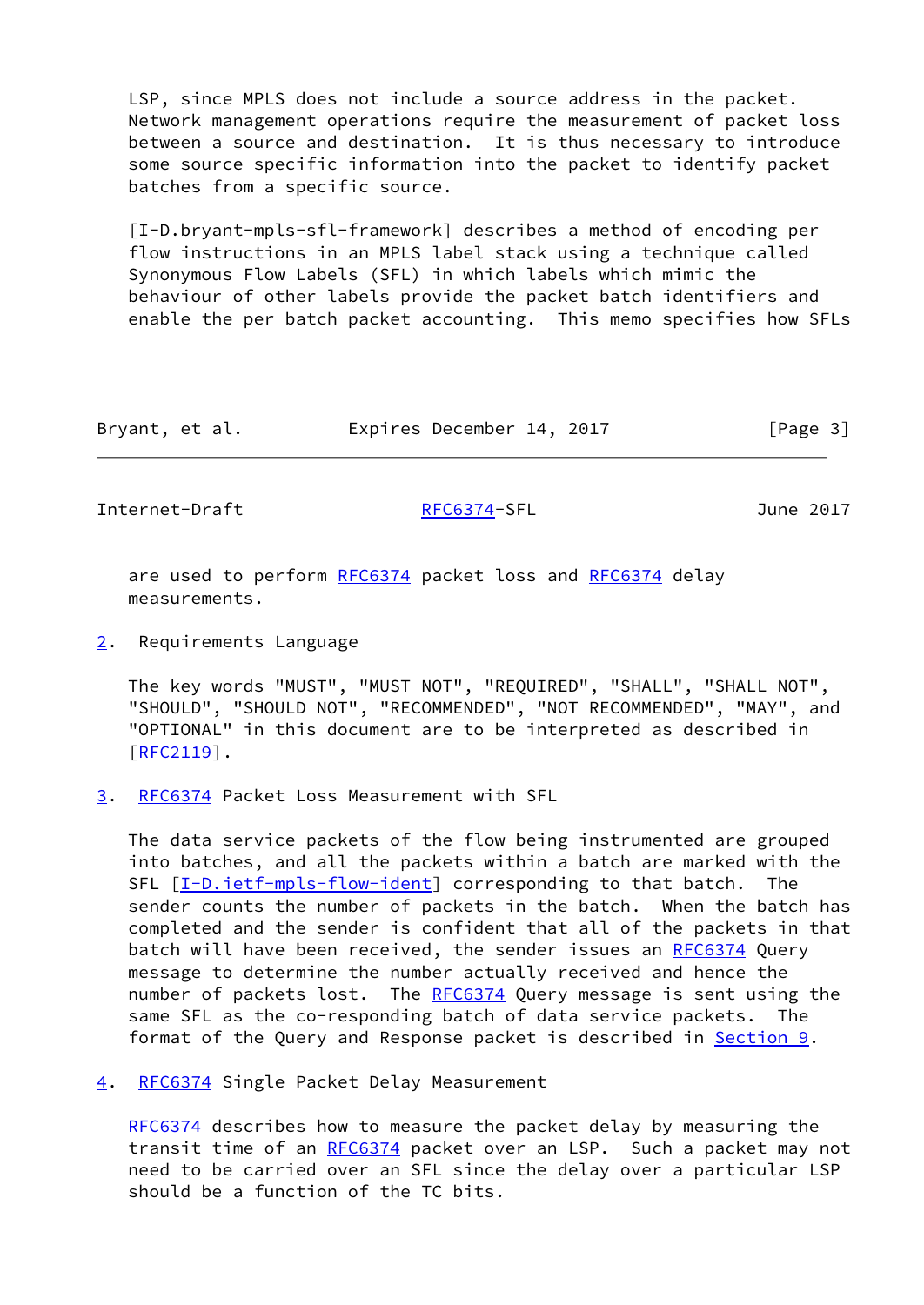However where SFLs are being used to monitor packet loss or where label inferred scheduling is used [[RFC3270](https://datatracker.ietf.org/doc/pdf/rfc3270)] then the SFL would be REQUIRED to ensure that the [RFC6374](https://datatracker.ietf.org/doc/pdf/rfc6374) packet which was being used as a proxy for a data service packet experienced a representative delay. The format of an [RFC6374](https://datatracker.ietf.org/doc/pdf/rfc6374) packet carried over the LSP using an SFL is shown in [Section 9](#page-13-2).

<span id="page-4-0"></span>[5](#page-4-0). Data Service Packet Delay Measurement

Where it is desired to more thoroughly instrument a packet flow and to determine the delay of a number of packets it is undesirable to send a large number of [RFC6374](https://datatracker.ietf.org/doc/pdf/rfc6374) packets acting as proxy data service packets [Section 4](#page-3-3). A method of directly measuring the delay characteristics of a batch of packets is therefore needed.

 Given the long intervals over which it is necessary to measure packet loss, it is not necessarily the case that the batch times for the two measurement types would be identical. This it is proposed that the

| Bryant, et al. | Expires December 14, 2017 |  | [Page 4] |
|----------------|---------------------------|--|----------|
|                |                           |  |          |

Internet-Draft [RFC6374-](https://datatracker.ietf.org/doc/pdf/rfc6374)SFL June 2017

 two measurements are relatively independent. The notion that they are relatively independent arises for the potential for the two batches to overlap in time, in which case either the delay batch time will need to be cut short or the loss time will need to be extended to allow correct reconciliation of the various counters.

The problem is illustrated in Figure 1 below:

(1) AAAAAAAAAABBBBBBBBBBAAAAAAAAAABBBBBBBBBB

SFL Marking of a packet batch for loss measurement

(2) AADDDDAAAABBBBBBBBBBAAAAAAAAAABBBBBBBBBB

SFL Marking of a subset if the packets for delay

(3) AAAAAAAADDDDBBBBBBBBAAAAAAAAAABBBBBBBBBB

 SFL Marking of a subset of the packets across a packet loss measurement boundary

(4) AACDCDCDAABBBBBBBBBBAAAAAAAAAABBBBBBBBBB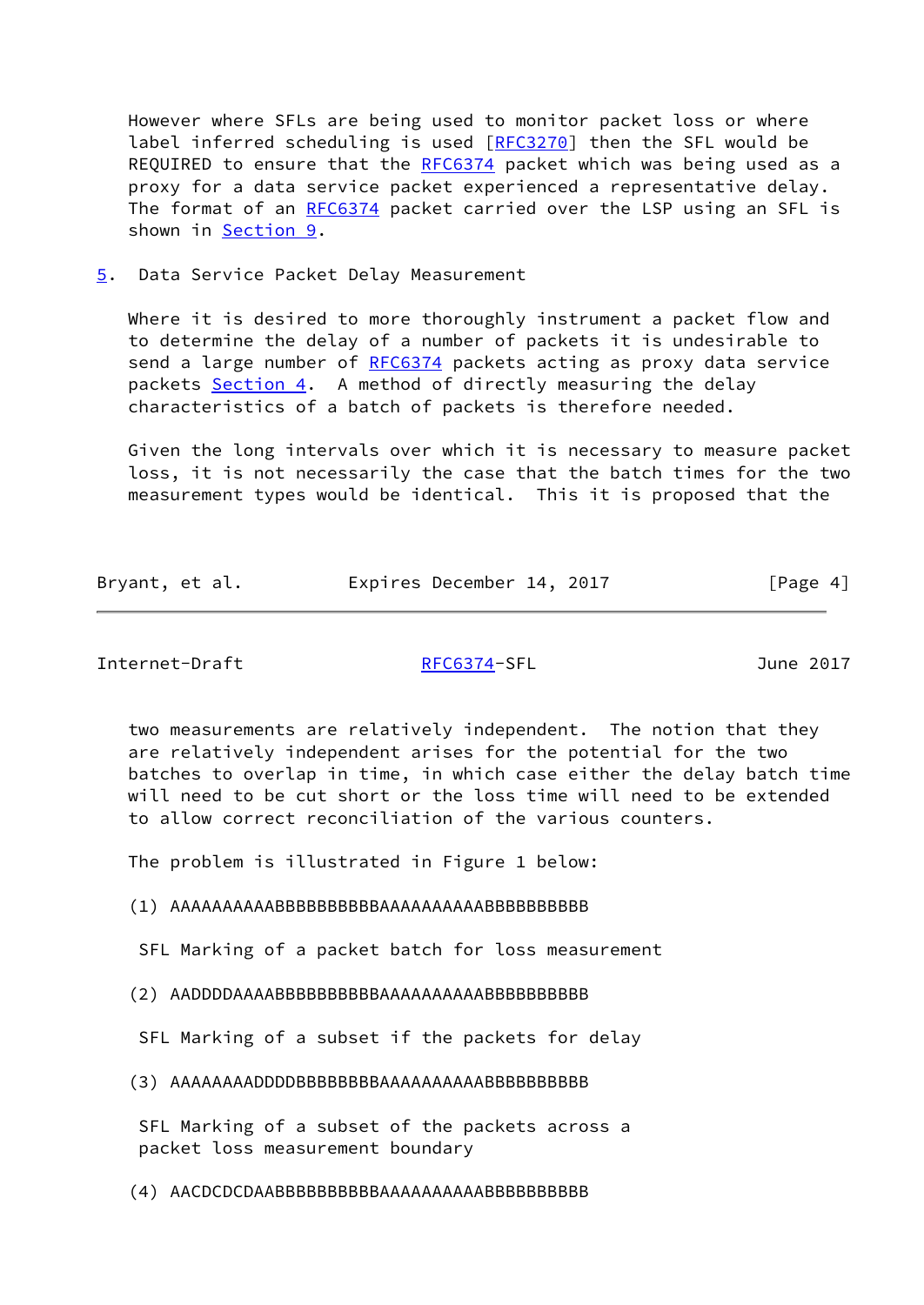The case of multiple delay measurements within a packet loss measurement

Figure 1: [RFC6734](https://datatracker.ietf.org/doc/pdf/rfc6734) Query Packet with SFL

 In case 1 of Figure 1 we show the case were loss measurement alone is being carried out on the flow under analysis. For illustrative purposes consider that in the time interval being analyzed, 10 packets always flow.

 Now consider case 2 of Figure 1 where a small batch of packets need to analyzed for delay. These are marked with a different SFL type indicating that they are to be monitored for both loss and delay. The SFL=A indicates loss batch A, SFL=D indicates a batch of packets that are to be instrumented for delay, but SFL D is synonymous with SFL A, which in turn is synonymous with the underlying FEC. Thus a packet marked D will be accumulated into the A loss batch, into the delay statistics and will be forwarded as normal. Whether the packet is actually counted twice (for loss and delay) or whether the two counters are reconciled during reporting is a local matter.

 Now consider case 3 of Figure 1 where a small batch of packets are marked for delay across a loss batch boundary. These packets need to considered as part of batch A or a part of batch B, and any [RFC6374](https://datatracker.ietf.org/doc/pdf/rfc6374)

| Bryant, et al. | Expires December 14, 2017 | [Page 5] |
|----------------|---------------------------|----------|
|                |                           |          |

<span id="page-5-1"></span>Internet-Draft [RFC6374-](https://datatracker.ietf.org/doc/pdf/rfc6374)SFL June 2017

 Query needs to take place after all the packets A or D (which ever option is chosen) have arrived at the receiving LSR.

 Now consider case 4 of Figure 1. Here we have a case where it is required to take a number of delay measurements within a batch of packets that we are measuring for loss. To do this we need two SFLs for delay (C and D) and alternate between them (on a delay batch by delay batch basis) for the purposes of measuring the delay characteristics of the different batches of packets.

<span id="page-5-0"></span>[6](#page-5-0). Some Simplifying Rules

 It is possible to construct a large set of overlapping measurement type, in terms of loss, delay, loss and delay and batch overlap. If we allow all combination of cases, this leads to configuration,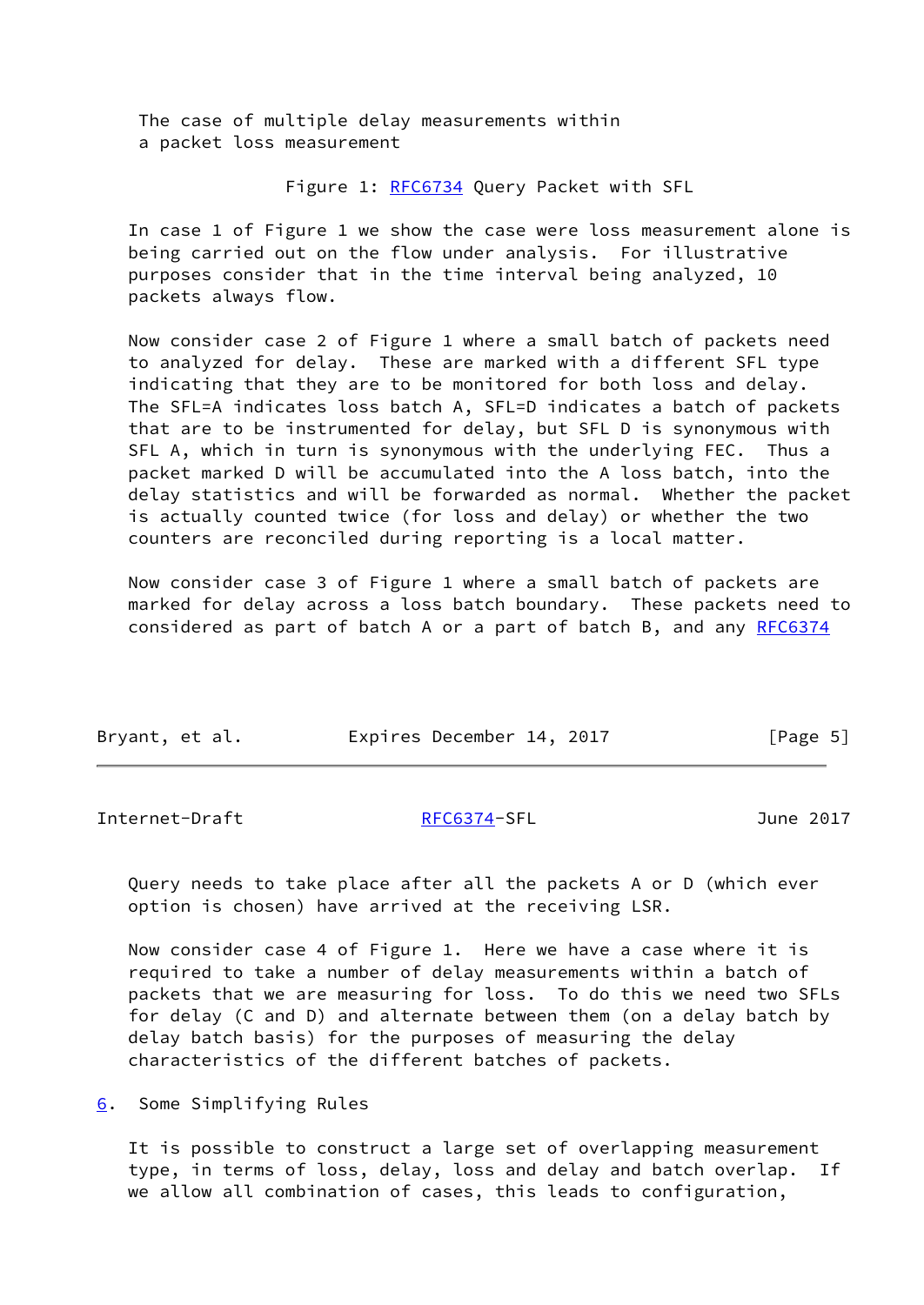testing and implementation complexity and hence increased operation and capital cost. The following simplifying rules represent the default case:

- 1. Any system that needs to measure delay MUST be able to measure loss.
- 2. Any system that is to measure delay MUST be configured to measure loss. Whether the loss statistics are collected or not is a local matter.
- 3. A delay measurement MAY start at any point during a loss measurement batch, subject to rule 4.
- 4. A delay measurement interval MUST be short enough that it will complete before the enclosing loss batch completes.
- 5. The duration of a second delay (D in Figure 1 batch must be such that all packets from the packets belonging to a first delay batch (C in Figure 1)will have been received before the second delay batch completes.

 Given that the sender controls both the start and duration of a loss and a delay packet batch, these rules are readily implemented in the control plane.

<span id="page-6-0"></span>[7](#page-6-0). Multiple Packet Delay Characteristics

 A number of methods are described. The expectation is that the MPLS WG possibly with the assistance of the IPPM WG will select one or maybe more than one of these methods for standardization.

Three Methods are discussed:

| Bryant, et al. | Expires December 14, 2017 | [Page 6] |
|----------------|---------------------------|----------|
|                |                           |          |

<span id="page-6-2"></span>Internet-Draft [RFC6374-](https://datatracker.ietf.org/doc/pdf/rfc6374)SFL June 2017

- 1. Time Buckets
- 2. Classic Standard Deviation
- 3. Average Delay
- <span id="page-6-1"></span>[7.1](#page-6-1). Method 1: Time Buckets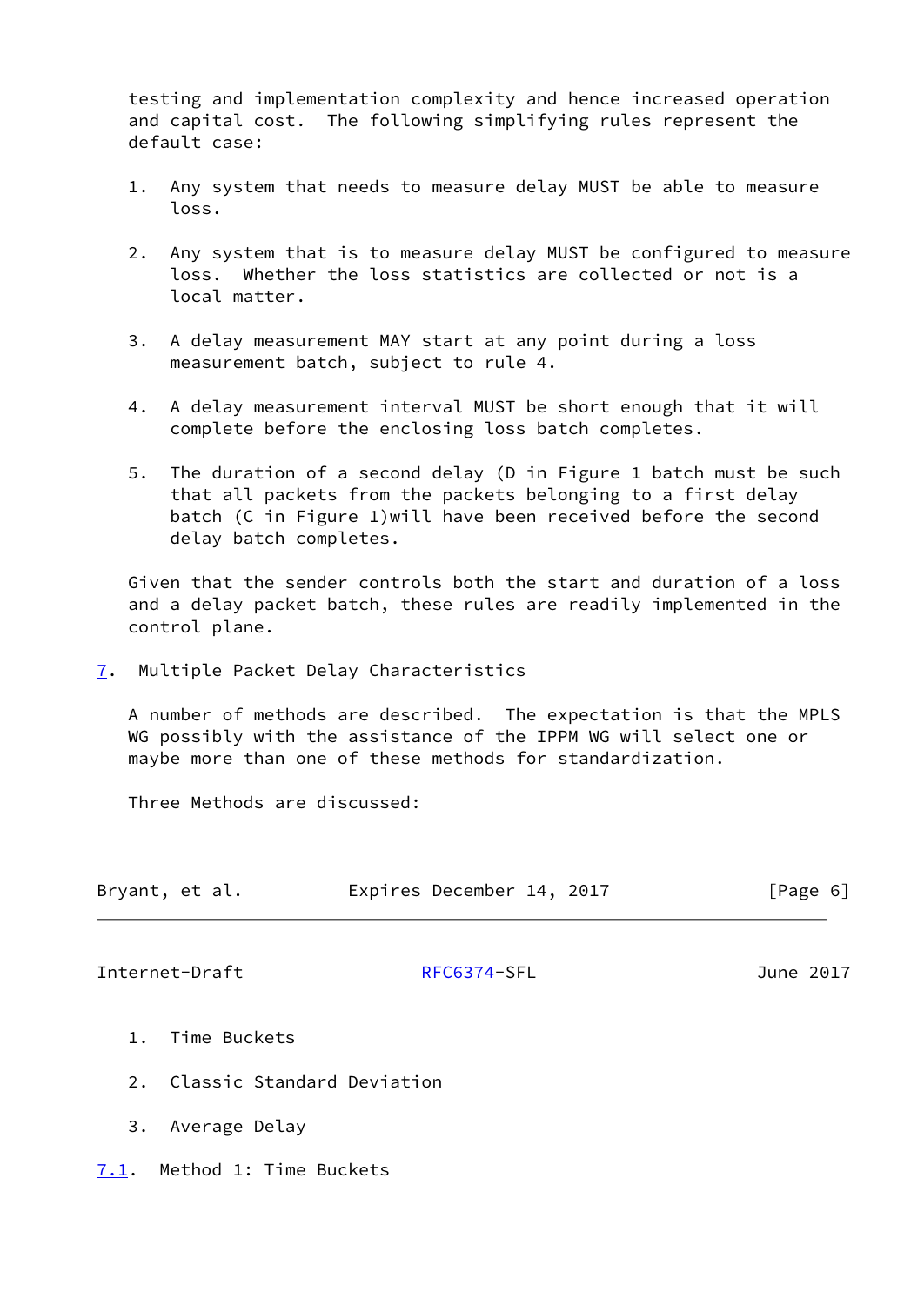In this method the receiving LSR measures the inter-packet gap, classifies the delay into a number of delay buckets and records the number of packets in each bucket. As an example, if the operator were concerned about packets with a delay of up to 1us, 2us, 4us, 8us, and over 8us then there would be five buckets and packets that arrived up to 1us would cause the 1us bucket counter to increase, between 1us and 2us the 2us bucket counter would increase etc. In practice it might be better in terms of processing and potential parallelism if, when a packet had a delay relative to its predecessor of 2us both the up to 1us and the 2us counter were incremented and any more detailed information was calculated in the analytics system.

 This method allows the operator to see more structure in the jitter characteristics than simply measuring the average jitter, and avoids the complication of needing to perform a per packet multiply, but will probably need to time intervals between buckets to be programmable by the operator.

 The packet format of an [RFC6374](https://datatracker.ietf.org/doc/pdf/rfc6374) Bucket Jitter Measurement Message is shown below:

| et al.<br>Bryant, |  |  |
|-------------------|--|--|
|-------------------|--|--|

Expires December 14, 2017 [Page 7]

Internet-Draft [RFC6374-](https://datatracker.ietf.org/doc/pdf/rfc6374)SFL June 2017

0 1 2 3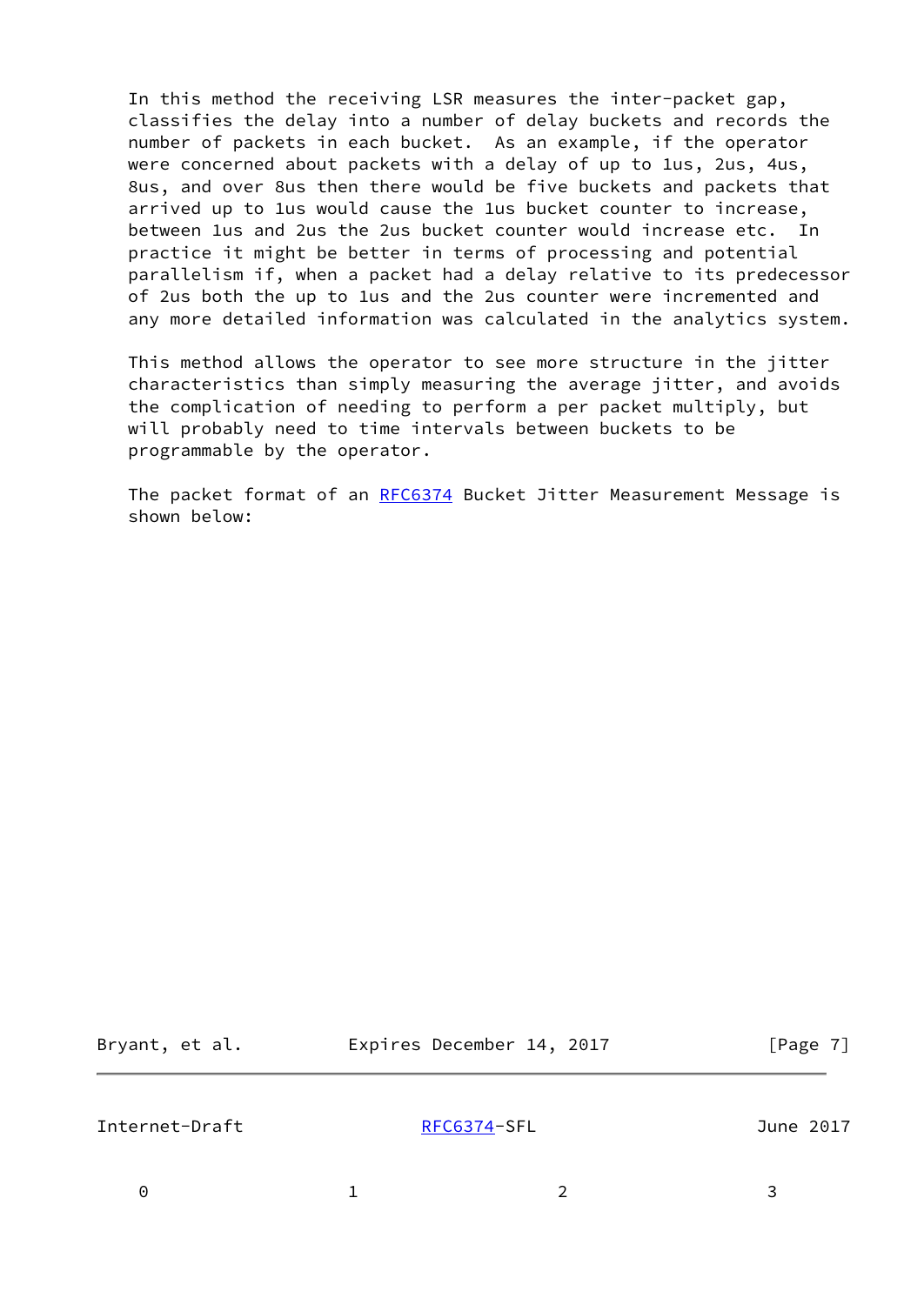0 1 2 3 4 5 6 7 8 9 0 1 2 3 4 5 6 7 8 9 0 1 2 3 4 5 6 7 8 9 0 1 +-+-+-+-+-+-+-+-+-+-+-+-+-+-+-+-+-+-+-+-+-+-+-+-+-+-+-+-+-+-+-+-+ |Version| Flags | Control Code | Message Length +-+-+-+-+-+-+-+-+-+-+-+-+-+-+-+-+-+-+-+-+-+-+-+-+-+-+-+-+-+-+-+-+ QTF | RTF | RPTF | Reserved +-+-+-+-+-+-+-+-+-+-+-+-+-+-+-+-+-+-+-+-+-+-+-+-+-+-+-+-+-+-+-+-+ Session Identifier | DS +-+-+-+-+-+-+-+-+-+-+-+-+-+-+-+-+-+-+-+-+-+-+-+-+-+-+-+-+-+-+-+-+ | Number of | Reserved | Buckets | | +-+-+-+-+-+-+-+-+-+-+-+-+-+-+-+-+-+-+-+-+-+-+-+-+-+-+-+-+-+-+-+-+ Interval in 10ns units | | +-+-+-+-+-+-+-+-+-+-+-+-+-+-+-+-+-+-+-+-+-+-+-+-+-+-+-+-+-+-+-+-+ Number pkts in Bucket | | +-+-+-+-+-+-+-+-+-+-+-+-+-+-+-+-+-+-+-+-+-+-+-+-+-+-+-+-+-+-+-+-+ ~ ~ ~ ~ +-+-+-+-+-+-+-+-+-+-+-+-+-+-+-+-+-+-+-+-+-+-+-+-+-+-+-+-+-+-+-+-+ ~ ~ TLV Block +-+-+-+-+-+-+-+-+-+-+-+-+-+-+-+-+-+-+-+-+-+-+-+-+-+-+-+-+-+-+-+-+

Figure 2: Bucket Jitter Measurement Message Format

 The Version, Flags, Control Code, Message Length, QTF, RTF, RPTF, Session Identifier, and DS Fields are as defined in [section](https://datatracker.ietf.org/doc/pdf/rfc6374#section-3.7) 3.7 of RFC6374. The remaining fields are as follows:

- o Number of Buckets in the measurement
- o Reserved must be sent as zero and ignored on receipt
- o Interval in 10ns units is the inter-packet interval for this bucket
- o Number Pkts in Bucket is the number of packets found in this bucket.

 There will be a number of Interval/Number pairs depending on the number of buckets being specified by the Querier. If an [RFC6374](https://datatracker.ietf.org/doc/pdf/rfc6374) message is being used to configure the buckets, (i.e. the responder is creating or modifying the buckets according to the intervals in the Query message), then the Responder MUST respond with 0 packets in each bucket until it has been configured for a full measurement period. This indicates that it was configured at the time of the

Bryant, et al. Expires December 14, 2017 [Page 8]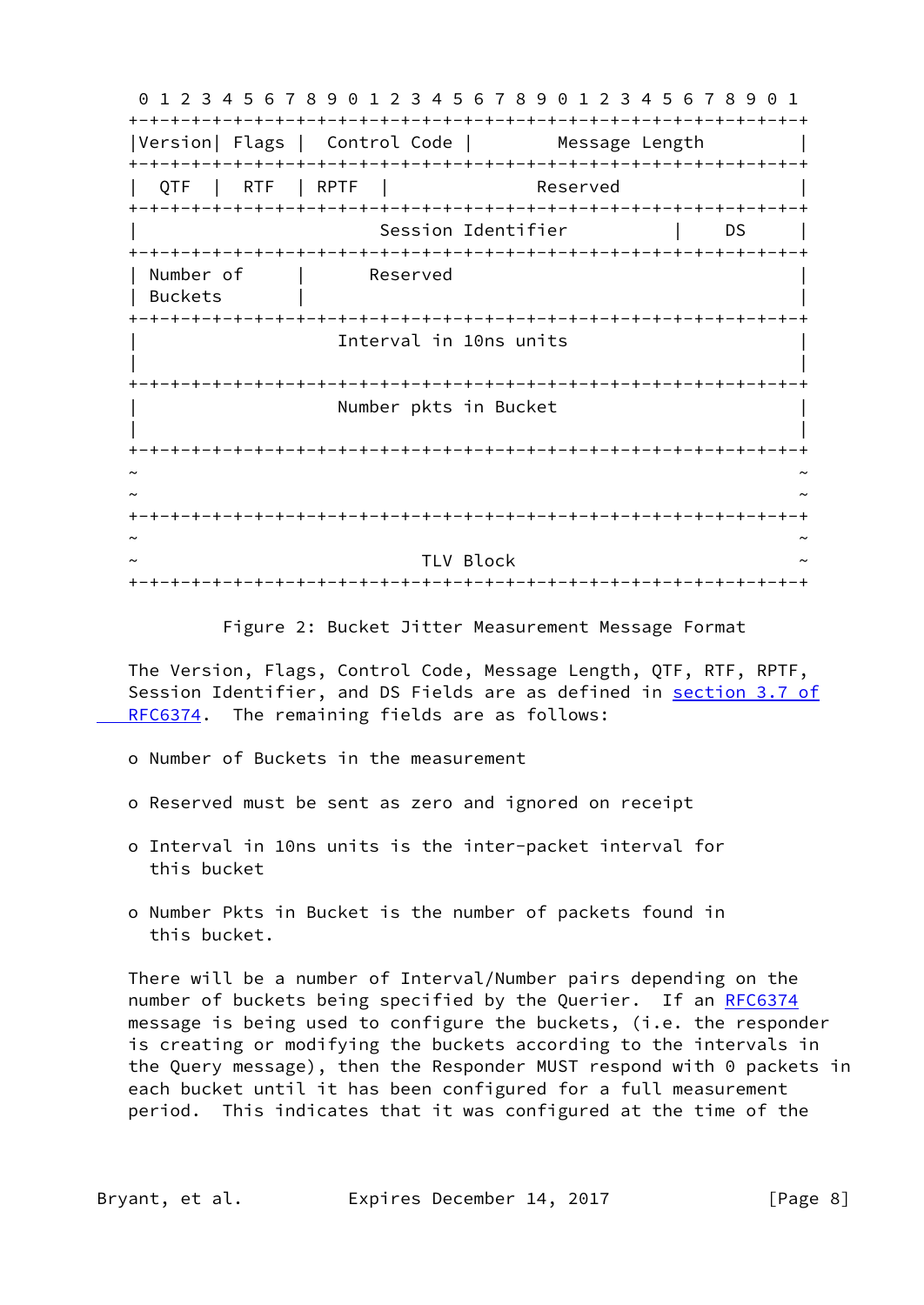### <span id="page-9-1"></span>Internet-Draft [RFC6374-](https://datatracker.ietf.org/doc/pdf/rfc6374)SFL June 2017

 last response message, and thus the response is valid for the whole interval. As per the [[RFC6374](https://datatracker.ietf.org/doc/pdf/rfc6374)] convention the Number of pkts in Bucket fields are included in the Query message and set to zero.

Out of band configuration is permitted by this mode of operation.

 Note this is a departure from the normal fixed format used in [RFC6374](https://datatracker.ietf.org/doc/pdf/rfc6374). We need to establish if this is problematic or not.

This [RFC6374](https://datatracker.ietf.org/doc/pdf/rfc6374) message is carried over an LSP in the way described in [\[RFC6374](https://datatracker.ietf.org/doc/pdf/rfc6374)] and over an LSP with an SFL as described in [Section 9.](#page-13-2)

<span id="page-9-0"></span>[7.2](#page-9-0). Method 2 Classic Standard Deviation

 In this method, provision is made for reporting the following delay characteristics:

- 1. Number of packets in the batch (n).
- 2. Sum of delays in a batch (S)
- 3. Maximum Delay.
- 4. Minimum Delay.
- 5. Sum of squares of Inter-packet delay (SS).

 Characteristic's 1 and 2 give the mean delay. Measuring the delay of each pair in the batch is discussed in **[Section 7.3](#page-11-0).** 

Characteristics 3 and 4 give the outliers.

 Characteristics 1, 2 and 5 can be used to calculate the variance of the inter-packet gap and hence the standard deviation giving a view of the distribution of packet delays and hence the jitter. The equation for the variance (var) is given by:

 $var = (SS - S*S/n)/(n-1)$ 

 There is some concern over the use of this algorithm for measuring variance, because SS and S\*S/n can be similar numbers, particularly where variance is low. However the method commends it self by not requiring a division in the hardware. A future version of this document will look at using improved statistical methods such as the assumed mean.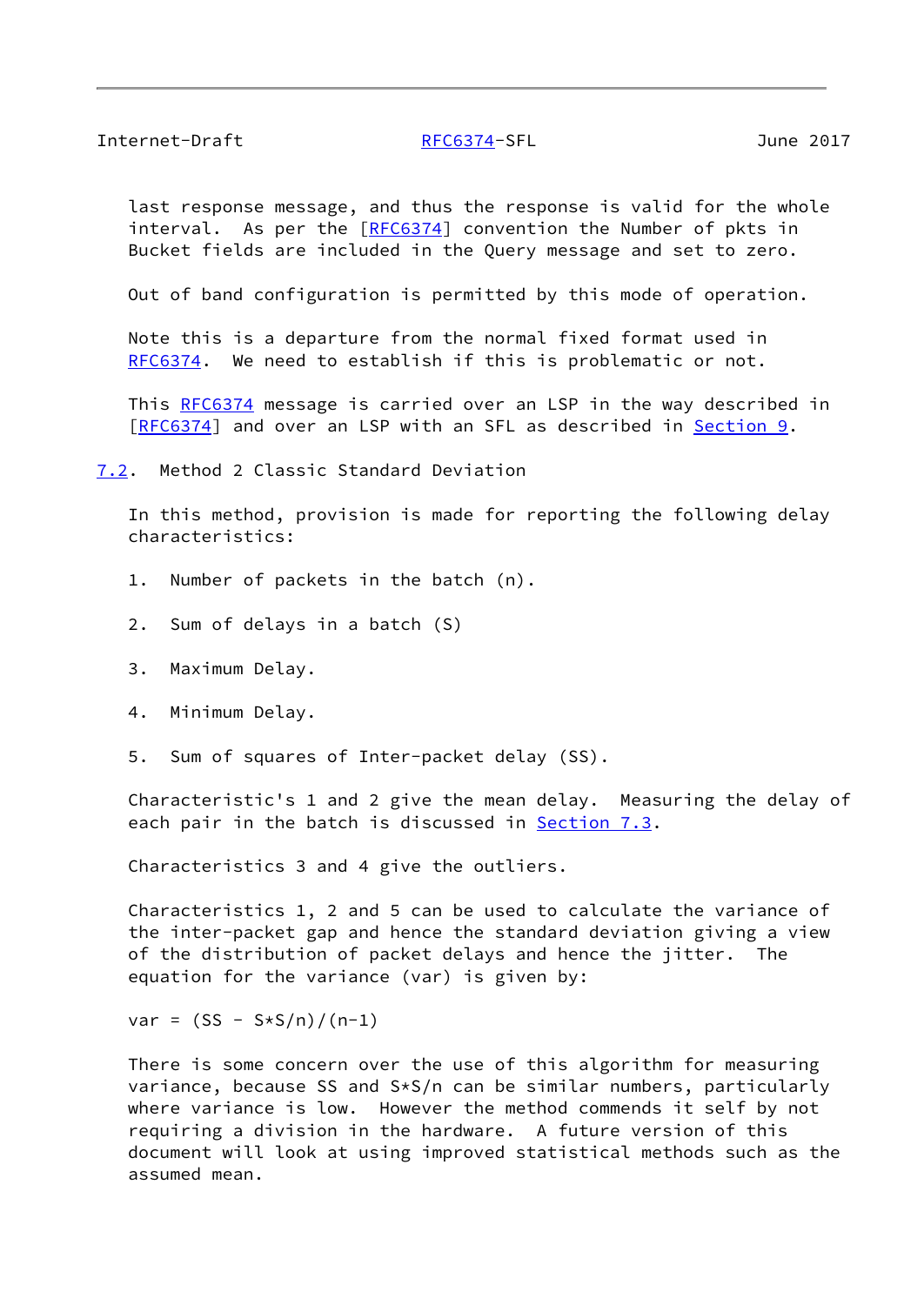### Internet-Draft [RFC6374-](https://datatracker.ietf.org/doc/pdf/rfc6374)SFL June 2017

<span id="page-10-0"></span>[7.2.1](#page-10-0). [RFC6374](https://datatracker.ietf.org/doc/pdf/rfc6374) Multi-Packet Delay Measurement Message Format

The packet format of an [RFC6374](https://datatracker.ietf.org/doc/pdf/rfc6374) Multi-Packet Delay Measurement Message is shown below:

0 1 2 3 0 1 2 3 4 5 6 7 8 9 0 1 2 3 4 5 6 7 8 9 0 1 2 3 4 5 6 7 8 9 0 1 +-+-+-+-+-+-+-+-+-+-+-+-+-+-+-+-+-+-+-+-+-+-+-+-+-+-+-+-+-+-+-+-+ |Version| Flags | Control Code | Message Length +-+-+-+-+-+-+-+-+-+-+-+-+-+-+-+-+-+-+-+-+-+-+-+-+-+-+-+-+-+-+-+-+ QTF | RTF | RPTF | Reserved +-+-+-+-+-+-+-+-+-+-+-+-+-+-+-+-+-+-+-+-+-+-+-+-+-+-+-+-+-+-+-+-+ Session Identifier | DS | +-+-+-+-+-+-+-+-+-+-+-+-+-+-+-+-+-+-+-+-+-+-+-+-+-+-+-+-+-+-+-+-+ Number of Packets | | +-+-+-+-+-+-+-+-+-+-+-+-+-+-+-+-+-+-+-+-+-+-+-+-+-+-+-+-+-+-+-+-+ Sum of Delays for Batch | | +-+-+-+-+-+-+-+-+-+-+-+-+-+-+-+-+-+-+-+-+-+-+-+-+-+-+-+-+-+-+-+-+ Minimum Delay | | +-+-+-+-+-+-+-+-+-+-+-+-+-+-+-+-+-+-+-+-+-+-+-+-+-+-+-+-+-+-+-+-+ Maximum Delay | | +-+-+-+-+-+-+-+-+-+-+-+-+-+-+-+-+-+-+-+-+-+-+-+-+-+-+-+-+-+-+-+-+ Sum of squares of Inter-packet delay | | +-+-+-+-+-+-+-+-+-+-+-+-+-+-+-+-+-+-+-+-+-+-+-+-+-+-+-+-+-+-+-+-+ ~ ~ TLV Block +-+-+-+-+-+-+-+-+-+-+-+-+-+-+-+-+-+-+-+-+-+-+-+-+-+-+-+-+-+-+-+-+

Figure 3: Multi-packet Delay Measurement Message Format

 The Version, Flags, Control Code, Message Length, QTF, RTF, RPTF, Session Identifier, and DS Fields are as defined in [section](https://datatracker.ietf.org/doc/pdf/rfc6374#section-3.7) 3.7 of  [RFC6374.](https://datatracker.ietf.org/doc/pdf/rfc6374#section-3.7) The remaining fields are as follows: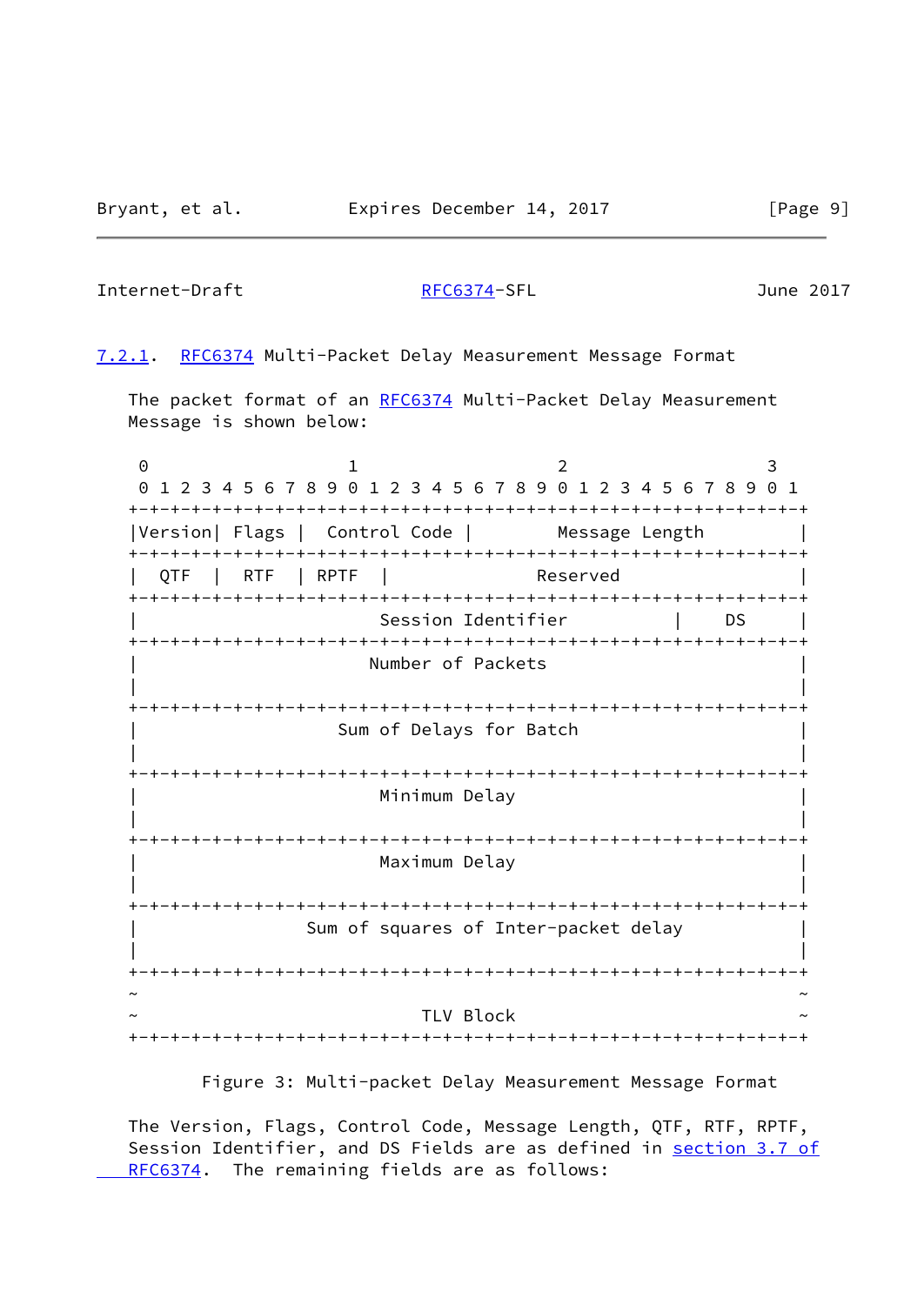| Bryant, et al. | Expires December 14, 2017 | [Page 10] |
|----------------|---------------------------|-----------|
|----------------|---------------------------|-----------|

<span id="page-11-1"></span>Internet-Draft [RFC6374-](https://datatracker.ietf.org/doc/pdf/rfc6374)SFL June 2017

- o Number of Packets is the number of packets in this batch
- o Sum of Delays for Batch is the duration of the batch in the time measurement format specified in the RTF field.
- o Minimum Delay is the minimum inter-packet gap observed during the batch in the time format specified in the RTF field.
- o Maximum Delay is the maximum inter-packet gap observed during the batch in the time format specified in the RTF field.

This [RFC6374](https://datatracker.ietf.org/doc/pdf/rfc6374) message is carried over an LSP in the way described in [\[RFC6374](https://datatracker.ietf.org/doc/pdf/rfc6374)] and over an LSP with an SFL as described in <u>Section 9</u>.

<span id="page-11-0"></span>[7.3](#page-11-0). Per Packet Delay Measurement

 If detailed packet delay measurement is required then it might be possible to record the inter-packet gap for each packet pair. In other that exception cases of slow flows or small batch sizes, this would create a large demand on storage in the instrumentation system, bandwidth to such a storage system and bandwidth to the analytics system. Such a measurement technique is outside the scope of this document.

<span id="page-11-2"></span>[7.4](#page-11-2). Average Delay

 Introduced in [[I-D.ietf-ippm-alt-mark](#page-20-3)] is the concept of a one way delay measurement in which the average time of arrival of a set of packets is measured. In this approach the packet is time-stamped at arrival and the Responder returns the sum of the time-stamps and the number of times-tamps. From this the analytics engine can determine the mean delay. An alternative model is that the Responder returns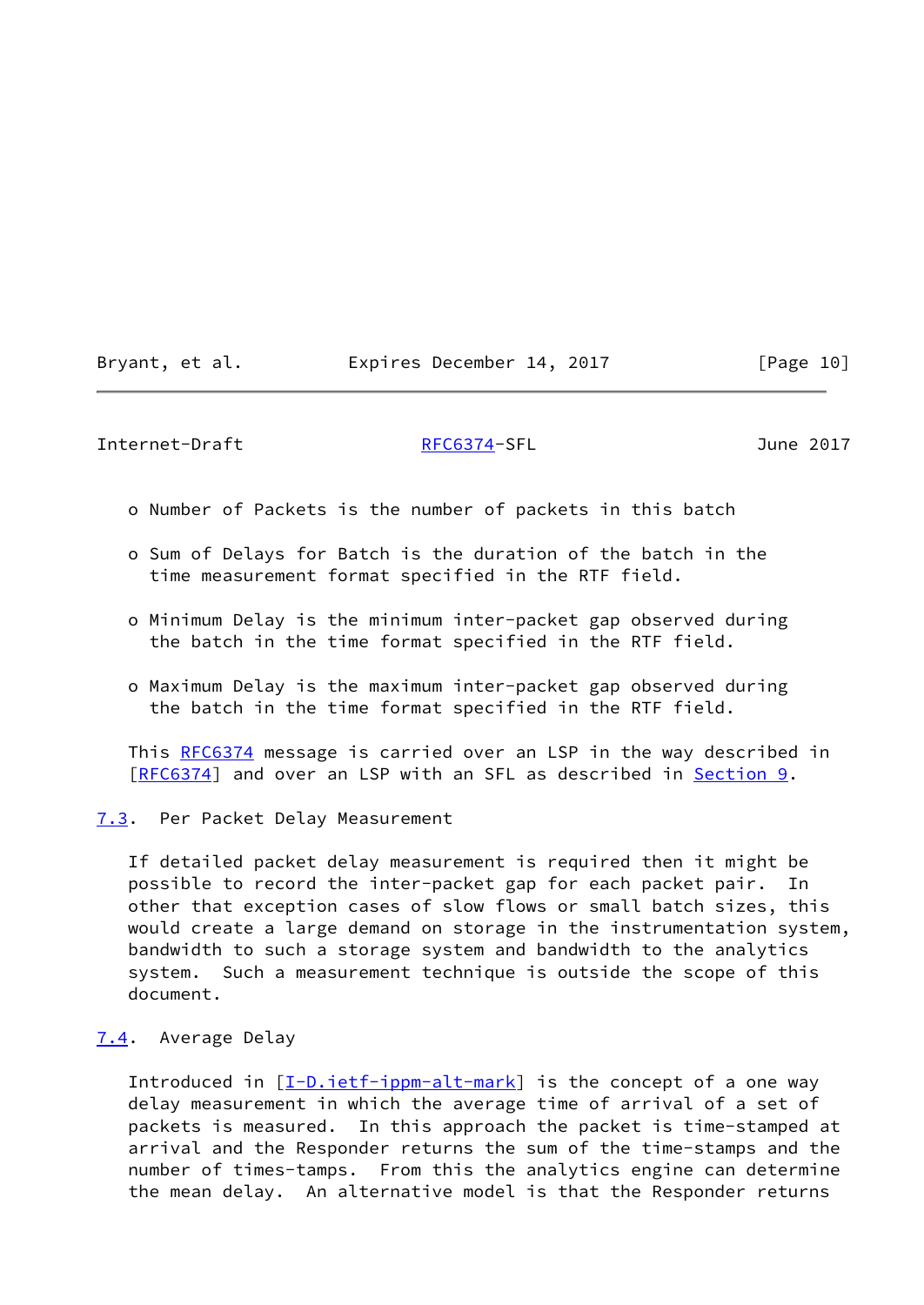the time stamp of the first and last packet and the number of packets. This method has the advantage of allowing the average delay to be determined at a number of points along the packet path and allowing the components of the delay to be characterized.

The packet format of an [RFC6374](https://datatracker.ietf.org/doc/pdf/rfc6374) Average Delay Measurement Message is shown below:

| Bryant, et al. | Expires December 14, 2017 | [Page 11] |
|----------------|---------------------------|-----------|
|                |                           |           |

Internet-Draft [RFC6374-](https://datatracker.ietf.org/doc/pdf/rfc6374)SFL June 2017

0 1 2 3 0 1 2 3 4 5 6 7 8 9 0 1 2 3 4 5 6 7 8 9 0 1 2 3 4 5 6 7 8 9 0 1 +-+-+-+-+-+-+-+-+-+-+-+-+-+-+-+-+-+-+-+-+-+-+-+-+-+-+-+-+-+-+-+-+ |Version| Flags | Control Code | Message Length | +-+-+-+-+-+-+-+-+-+-+-+-+-+-+-+-+-+-+-+-+-+-+-+-+-+-+-+-+-+-+-+-+ QTF | RTF | RPTF | Reserved +-+-+-+-+-+-+-+-+-+-+-+-+-+-+-+-+-+-+-+-+-+-+-+-+-+-+-+-+-+-+-+-+ Session Identifier | DS +-+-+-+-+-+-+-+-+-+-+-+-+-+-+-+-+-+-+-+-+-+-+-+-+-+-+-+-+-+-+-+-+ Number of Packets | | +-+-+-+-+-+-+-+-+-+-+-+-+-+-+-+-+-+-+-+-+-+-+-+-+-+-+-+-+-+-+-+-+ | Time of First Packet | | | +-+-+-+-+-+-+-+-+-+-+-+-+-+-+-+-+-+-+-+-+-+-+-+-+-+-+-+-+-+-+-+-+ | Time of Last Packet | | | +-+-+-+-+-+-+-+-+-+-+-+-+-+-+-+-+-+-+-+-+-+-+-+-+-+-+-+-+-+-+-+-+ Sum of Timestamps of Batch | | +-+-+-+-+-+-+-+-+-+-+-+-+-+-+-+-+-+-+-+-+-+-+-+-+-+-+-+-+-+-+-+-+ ~ ~ TLV Block +-+-+-+-+-+-+-+-+-+-+-+-+-+-+-+-+-+-+-+-+-+-+-+-+-+-+-+-+-+-+-+-+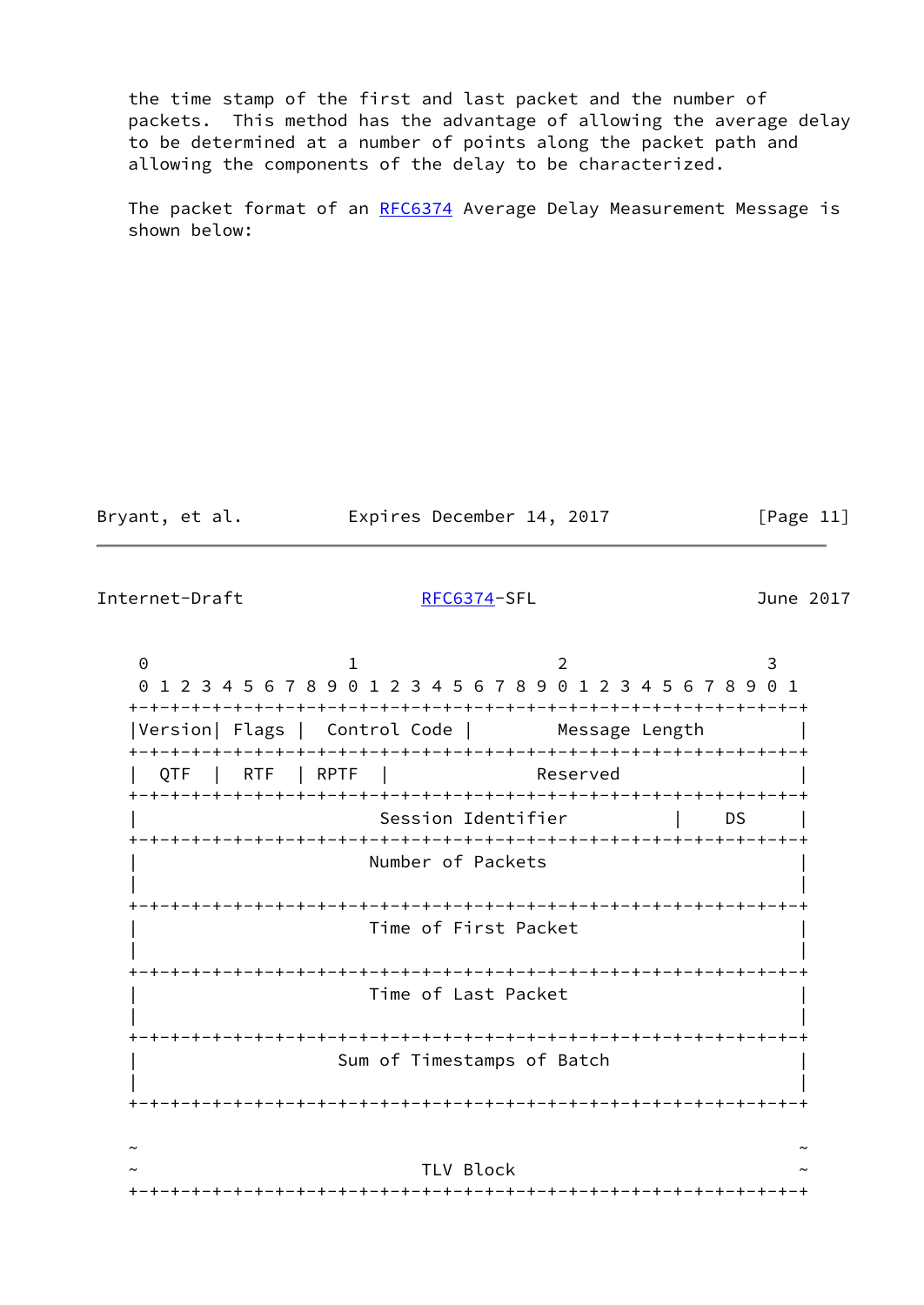Figure 4: Average Delay Measurement Message Format

 The Version, Flags, Control Code, Message Length, QTF, RTF, RPTF, Session Identifier, and DS Fields are as defined in [section](https://datatracker.ietf.org/doc/pdf/rfc6374#section-3.7) 3.7 of RFC6374. The remaining fields are as follows:

- o Number of Packets is the number of packets in this batch.
- o Time of First Packet is the time of arrival of the first packet in the batch.
- o Time of Last Packet is the time of arrival of the last packet in the batch.
- o Sum of Timestamps of Batch.

 This [RFC6374](https://datatracker.ietf.org/doc/pdf/rfc6374) message is carried over an LSP in the way described in [\[RFC6374](https://datatracker.ietf.org/doc/pdf/rfc6374)] and over an LSP with an SFL as described in [Section 9.](#page-13-2) As is the convention with  $RFC6374$ , the Query message contains placeholders for the Response message. The placeholders are sent as zero.

| Bryant, et al. | Expires December 14, 2017 | [Page 12] |
|----------------|---------------------------|-----------|
|----------------|---------------------------|-----------|

<span id="page-13-1"></span>Internet-Draft [RFC6374-](https://datatracker.ietf.org/doc/pdf/rfc6374)SFL June 2017

<span id="page-13-0"></span>[8](#page-13-0). Sampled Measurement

 In the discussion so far it has been assumed that we would measure the delay characteristics of every packet in a delay measurement interval defined by an SL of constant colour. In [\[I-D.ietf-ippm-alt-mark](#page-20-3)] the concept of a sampled measurement is considered. That is the Responder only measures a packet at the start of a group of packets being marked for delay measurement by a particular colour, rather than every packet in the marked batch. A measurement interval is not defined by the duration of a marked batch of packets but the interval between a pair of [RFC6374](https://datatracker.ietf.org/doc/pdf/rfc6374) packets taking a readout of the delay characteristic. This approach has the advantage that the measurement is not impacted by ECMP effects.

<span id="page-13-2"></span>[9](#page-13-2). Carrying [RFC6374](https://datatracker.ietf.org/doc/pdf/rfc6374) Packets over an LSP using an SFL

The packet format of an [RFC6374](https://datatracker.ietf.org/doc/pdf/rfc6374) Query message using SFLs is shown in Figure 5.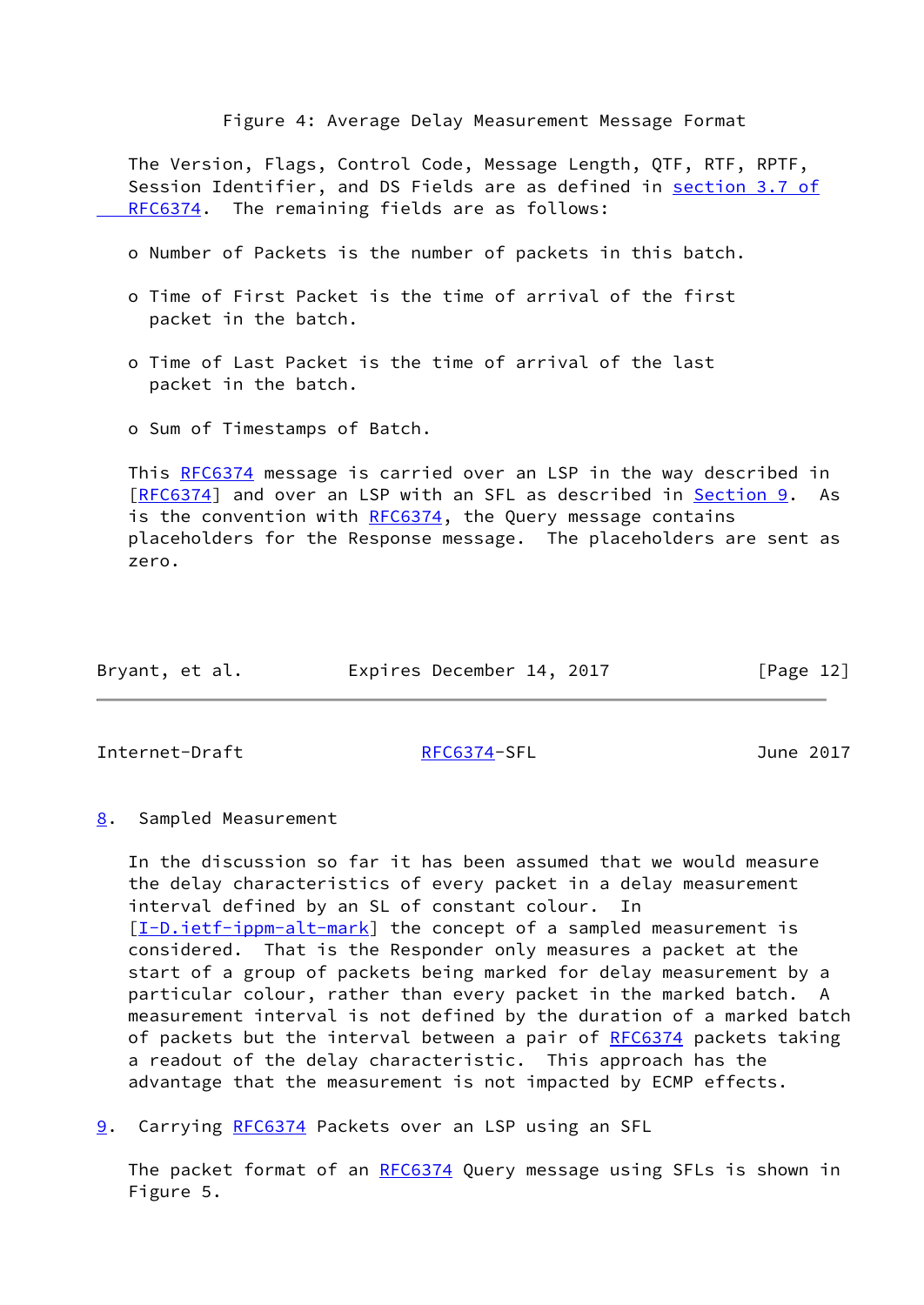Bryant, et al. **Expires December 14, 2017** [Page 13]

# Internet-Draft [RFC6374-](https://datatracker.ietf.org/doc/pdf/rfc6374)SFL June 2017

 +-------------------------------+ | | | LSP | | Label | +-------------------------------+ | | | Synonymous Flow | | Label | +-------------------------------+ | | | GAL |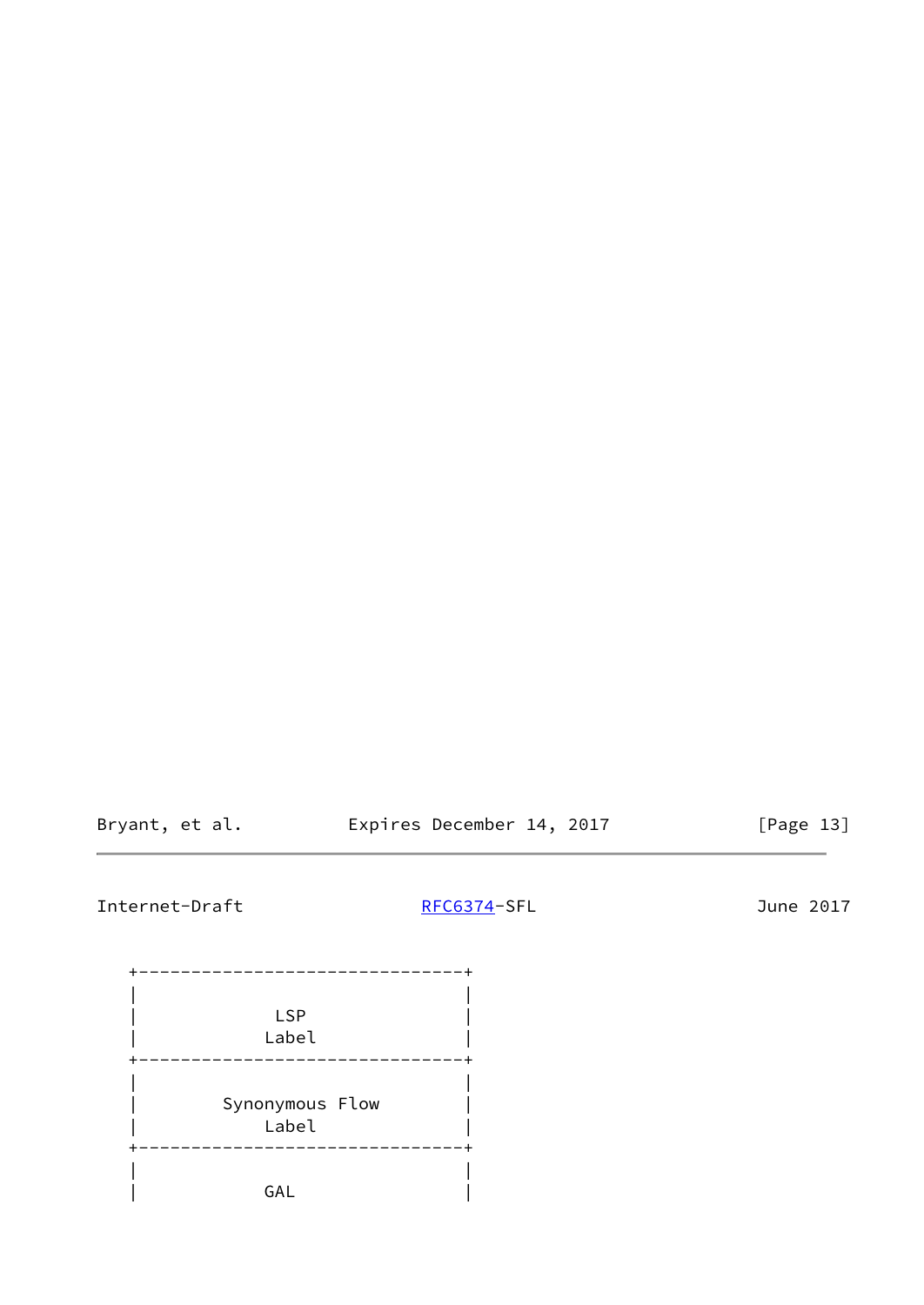

## Figure 5: [RFC6734](https://datatracker.ietf.org/doc/pdf/rfc6734) Query Packet with SFL

 The MPLS label stack is exactly the same as that used for the user data service packets being instrumented except for the inclusion of the GAL [\[RFC5586](https://datatracker.ietf.org/doc/pdf/rfc5586)] to allow the receiver to distinguish between normal data packets and OAM packets. Since the packet loss measurements are being made on the data service packets, an [RFC6374](https://datatracker.ietf.org/doc/pdf/rfc6374) direct loss measurement is being made, and which is indicated by the type field in the ACH (Type =  $0 \times 000$ A).

| Bryant, et al. |  | Expires December 14, 2017 |  | [Page 14] |  |
|----------------|--|---------------------------|--|-----------|--|
|----------------|--|---------------------------|--|-----------|--|

<span id="page-15-0"></span>Internet-Draft [RFC6374-](https://datatracker.ietf.org/doc/pdf/rfc6374)SFL June 2017

The [RFC6374](https://datatracker.ietf.org/doc/pdf/rfc6374) measurement message consists of the three components, the [RFC6374](https://datatracker.ietf.org/doc/pdf/rfc6374) fixed header as specified in [\[RFC6374](https://datatracker.ietf.org/doc/pdf/rfc6374)] carried over the ACH channel type specified the type of measurement being made (currently: loss, delay or loss and delay) as specified in [RFC6374](https://datatracker.ietf.org/doc/pdf/rfc6374).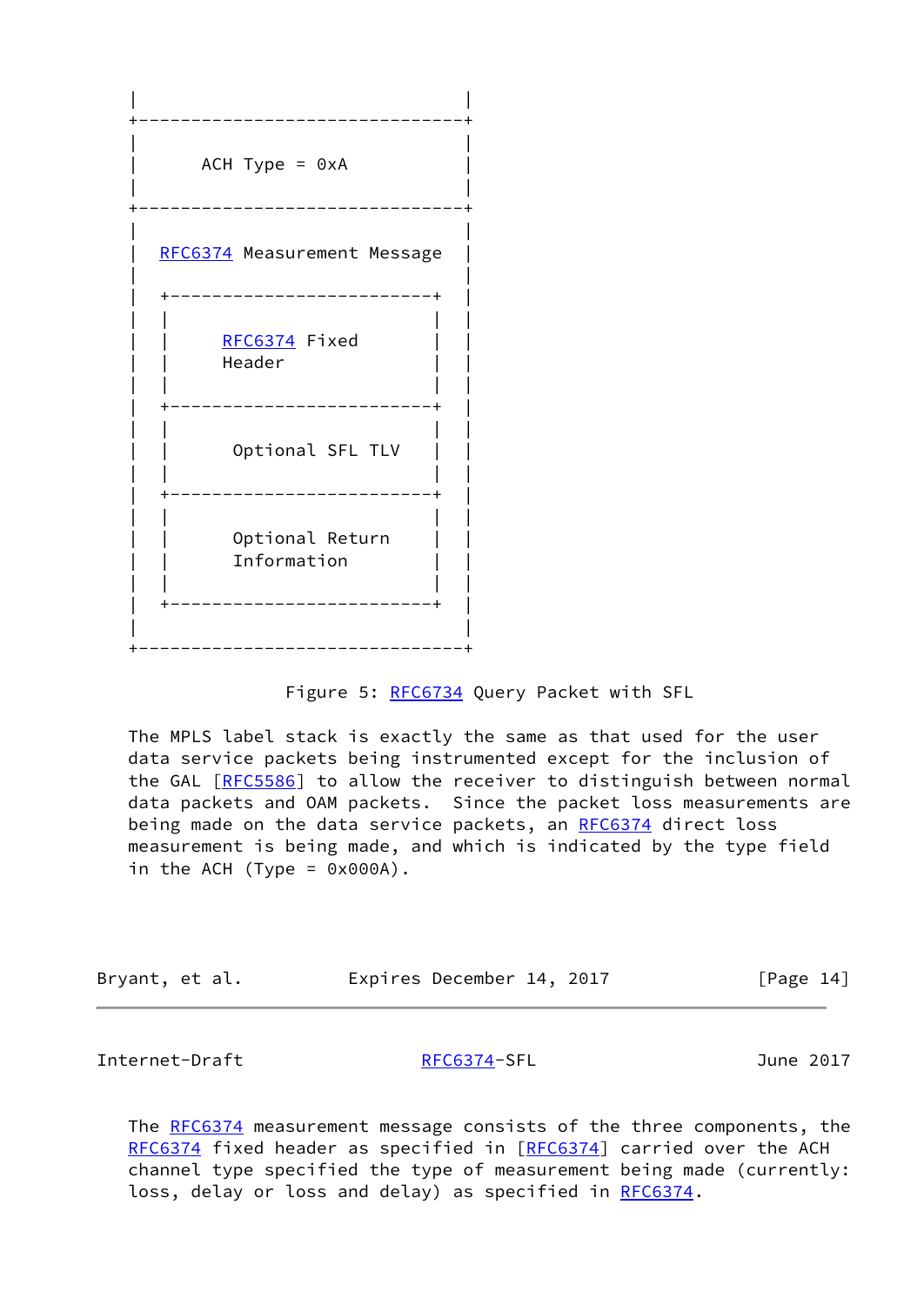Two optional TLVs MAY also be carried if needed. The first is the SFL TLV specified in [Section 9.1](#page-16-0). This is used to provide the implementation with a reminder of the SFL that was used to carry the [RFC6374](https://datatracker.ietf.org/doc/pdf/rfc6374) message. This is needed because a number of MPLS implementations do not provide the MPLS label stack to the MPLS OAM handler. This TLV is required if [RFC6374](https://datatracker.ietf.org/doc/pdf/rfc6374) messages are sent over UDP [\[RFC7876](https://datatracker.ietf.org/doc/pdf/rfc7876)]. This TLV MUST be included unless, by some method outside the scope of this document, it is known that this information is not needed by the [RFC6374](https://datatracker.ietf.org/doc/pdf/rfc6374) Responder.

 The second set of information that may be needed is the return information that allows the responder send the [RFC6374](https://datatracker.ietf.org/doc/pdf/rfc6374) response to the Querier. This is not needed if the response is requested in-band and the MPLS construct being measured is a point to point LSP, but otherwise MUST be carried. The return address TLV is defined in [RFC6378](https://datatracker.ietf.org/doc/pdf/rfc6378) and the optional UDP Return Object is defined in [\[RFC7876](https://datatracker.ietf.org/doc/pdf/rfc7876)].

## <span id="page-16-0"></span>[9.1](#page-16-0). [RFC6374](https://datatracker.ietf.org/doc/pdf/rfc6374) SFL TLV

 Editor's Note we need to review the following in the light of further thoughts on the associated signaling protocol(s). I am fairly confident that we need all the fields other than SFL Batch and SFL Index. The Index is useful in order to map between the label and information associated with the FEC. The batch is part of the lifetime management process.

The required [RFC6374](https://datatracker.ietf.org/doc/pdf/rfc6374) SFL TLV is shown in Figure 6. This contains the SFL that was carried in the label stack, the FEC that was used to allocate the SFL and the index into the batch of SLs that were allocated for the FEC that corresponds to this SFL.

0 1 2 3 0 1 2 3 4 5 6 7 8 9 0 1 2 3 4 5 6 7 8 9 0 1 2 3 4 5 6 7 8 9 0 1 +-+-+-+-+-+-+-+-+-+-+-+-+-+-+-+-+-+-+-+-+-+-+-+-+-+-+-+-+-+-+-+-+ | Type | Length |MBZ| SFL Batch | SFL Index | +-+-+-+-+-+-+-+-+-+-+-+-+-+-+-+-+-+-+-+-+-+-+-+-+-+-+-+-+-+-+-+-+ | Reserved | Reserved | +-+-+-+-+-+-+-+-+-+-+-+-+-+-+-+-+-+-+-+-+-+-+-+-+-+-+-+-+-+-+-+-+ | FEC | . . +-+-+-+-+-+-+-+-+-+-+-+-+-+-+-+-+-+-+-+-+-+-+-+-+-+-+-+-+-+-+-+-+

Figure 6: SFL TLV

Bryant, et al. **Expires December 14, 2017** [Page 15]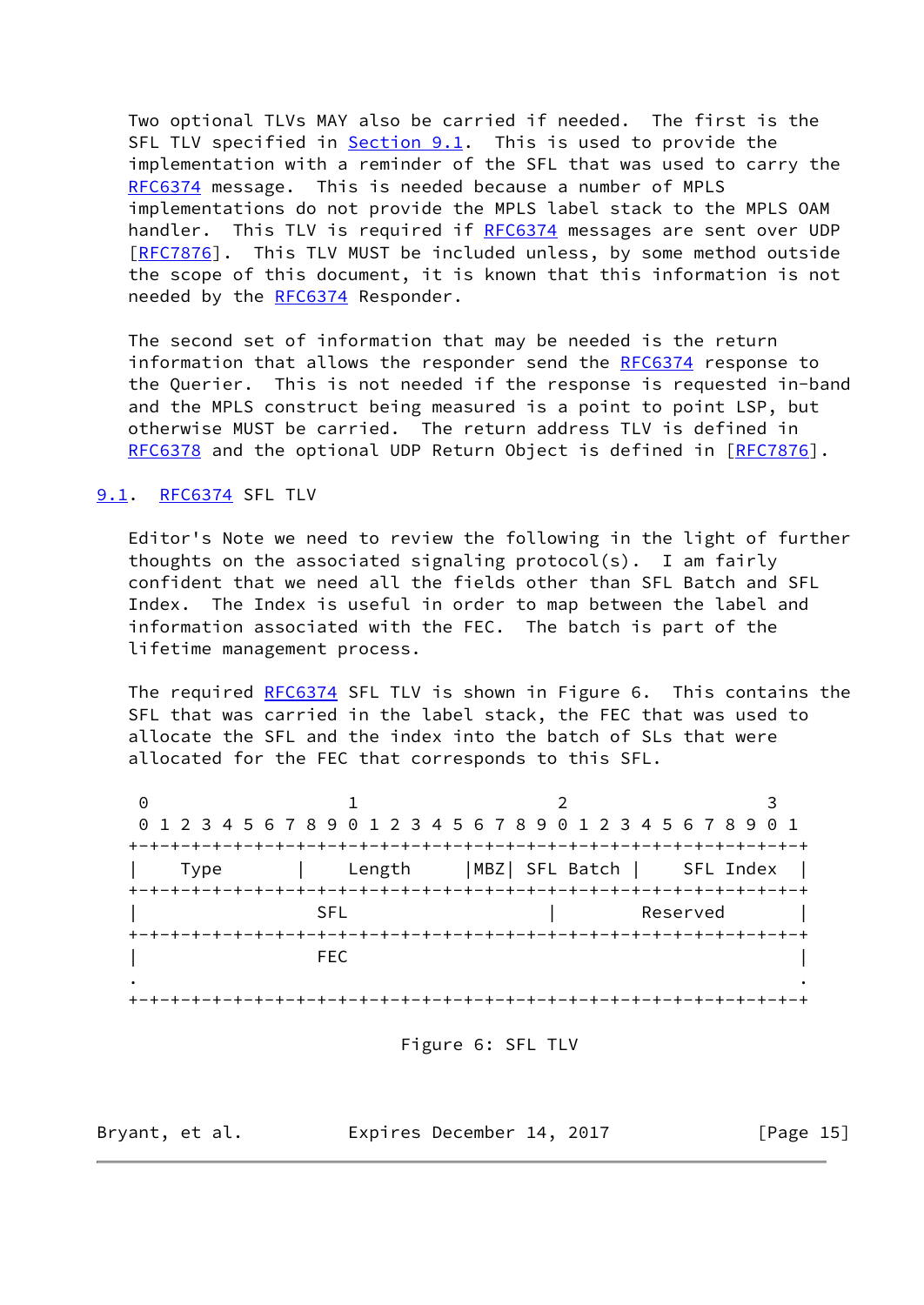<span id="page-17-1"></span>Where:

- Type Type is set to Synonymous Flow Label (SFL-TLV).
- Length The length of the TLV as specified in [RFC6374](https://datatracker.ietf.org/doc/pdf/rfc6374).
- MBZ MUST be sent as zero and ignored on receive.
- SFL Batch The SFL batch that this SFL was allocated as part of see [\[I-D.bryant-mpls-sfl-control](#page-19-4)]
- SPL Index The index into the list of SFLs that were assigned against the FEC that corresponds to the SFL.
- SFL The SFL used to deliver this packet. This is an MPLS label which is a component of a label stack entry as defined in Section [2.1 of \[RFC3032\]](https://datatracker.ietf.org/doc/pdf/rfc3032#section-2.1).
- Reserved MUST be sent as zero and ignored on receive.
- FEC The Forwarding Equivalence Class that was used to request this SFL. This is encoded as per Section 3.4.1 of TBD

 This information is needed to allow for operation with hardware that discards the MPLS label stack before passing the remainder of the stack to the OAM handler. By providing both the SFL and the FEC plus index into the array of allocated SFLs a number of implementation types are supported.

<span id="page-17-0"></span>[10.](#page-17-0) Applicability to Pro-active and On-demand Measurement

 A future version of the this document will discuss the applicability of the various methods to pro-active and on-demand Measurement.

<span id="page-17-2"></span>[11.](#page-17-2) [RFC6374](https://datatracker.ietf.org/doc/pdf/rfc6374) Combined Loss-Delay Measurement

 This mode of operation is not currently supported by this specification.

<span id="page-17-3"></span>[12.](#page-17-3) Privacy Considerations

 The inclusion of originating and/or flow information in a packet provides more identity information and hence potentially degrades the privacy of the communication. Whilst the inclusion of the additional granularity does allow greater insight into the flow characteristics it does not specifically identify which node originated the packet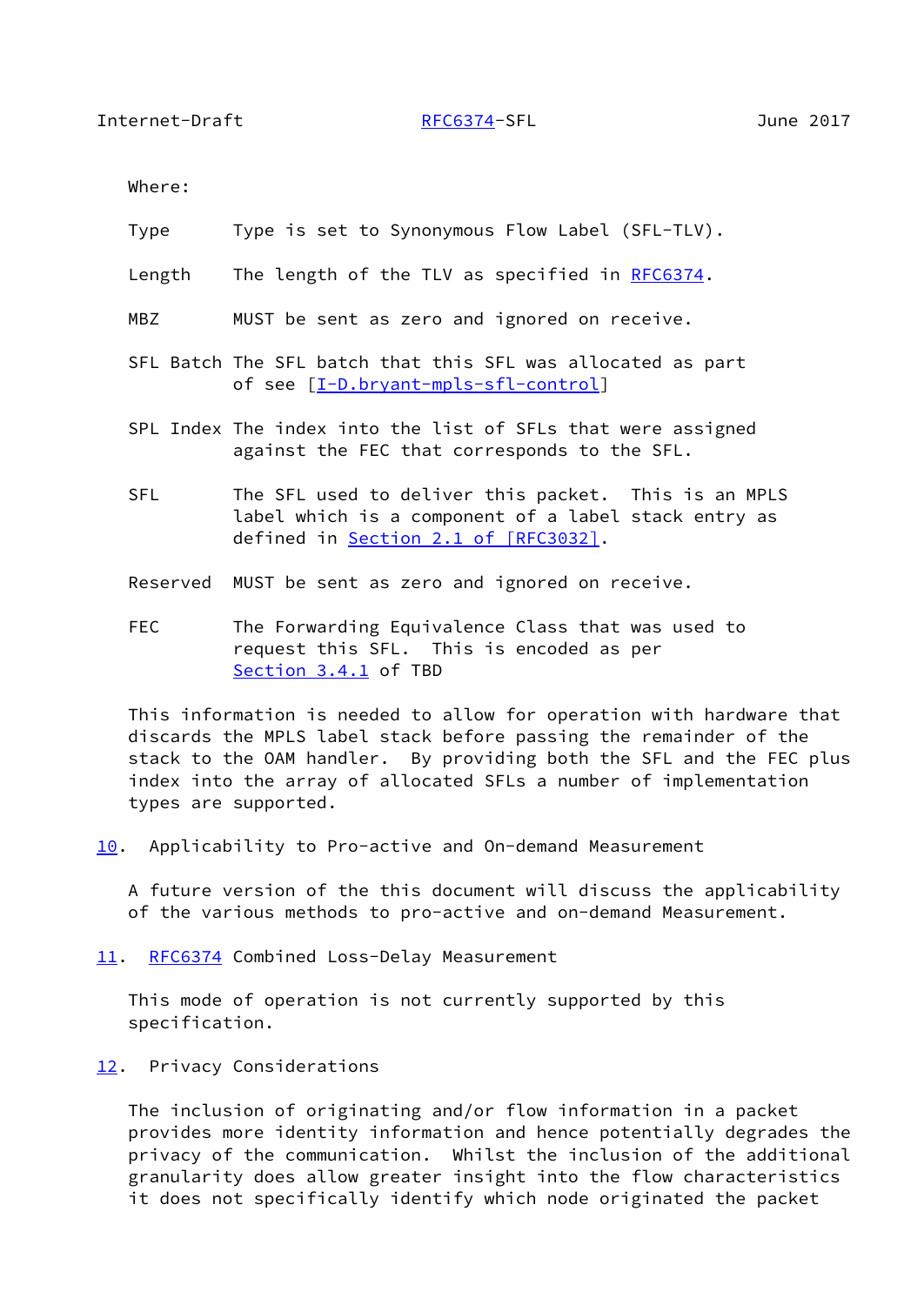other than by inspection of the network at the point of ingress, or

| Bryant, et al. | Expires December 14, 2017 |  | [Page 16] |
|----------------|---------------------------|--|-----------|
|----------------|---------------------------|--|-----------|

<span id="page-18-1"></span>Internet-Draft [RFC6374-](https://datatracker.ietf.org/doc/pdf/rfc6374)SFL June 2017

 inspection of the control protocol packets. This privacy threat may be mitigated by encrypting the control protocol packets, regularly changing the synonymous labels and by concurrently using a number of such labels.

<span id="page-18-0"></span>[13.](#page-18-0) Security Considerations

The issue noted in  $Section 5$  is a security consideration. There are no other new security issues associated with the MPLS dataplane. Any control protocol used to request SFLs will need to ensure the legitimacy of the request.

<span id="page-18-2"></span>[14.](#page-18-2) IANA Considerations

<span id="page-18-3"></span>[14.1](#page-18-3). Allocation of PW Associated Channel Type

As per the IANA considerations in [[RFC5586](https://datatracker.ietf.org/doc/pdf/rfc5586)], IANA is requested to allocate the following Channel Type in the "PW Associated Channel Type" registry:

|     | Value Description                         | TLV Follows Reference |      |
|-----|-------------------------------------------|-----------------------|------|
| TBD | RFC6374 Bucket Jitter Measurement         | No.                   | This |
| TBD | RFC6374 Multi-Packet Delay<br>Measurement | No.                   | This |
| TBD | RFC6374 Average Delay Measurement         | No                    | This |

<span id="page-18-4"></span>[14.2](#page-18-4). MPLS Loss/Delay TLV Object

 IANA is request to allocate a new TLV from the 0-127 range on the MPLS Loss/Delay Measurement TLV Object Registry:

|  | Type Description          | Reference |
|--|---------------------------|-----------|
|  |                           |           |
|  | TBD Synonymous Flow Label | This      |

A value of 4 is recommended.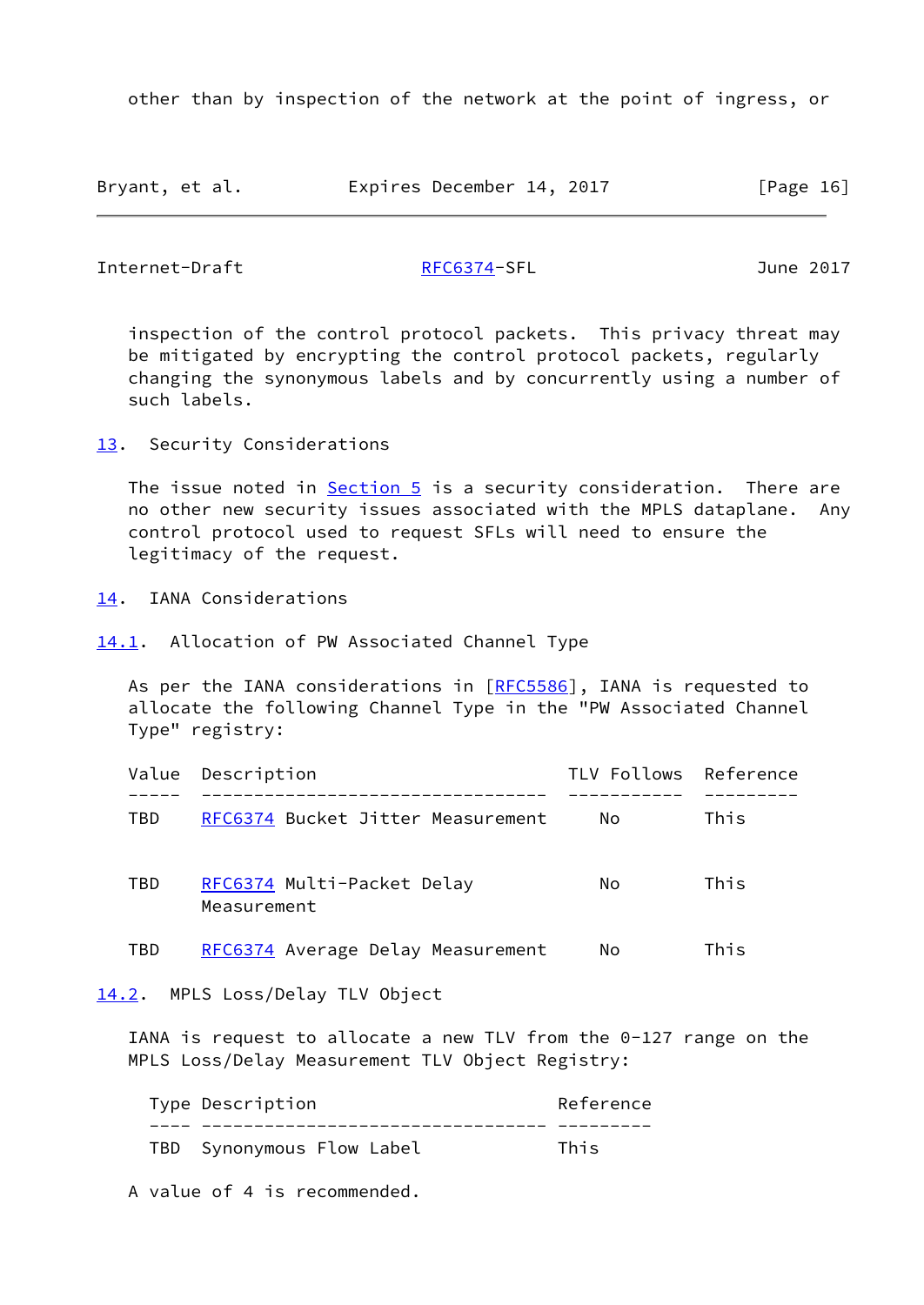### <span id="page-19-0"></span>[15.](#page-19-0) References

<span id="page-19-1"></span>[15.1](#page-19-1). Normative References

| Bryant, et al. | Expires December 14, 2017 | [Page 17] |
|----------------|---------------------------|-----------|

<span id="page-19-3"></span>Internet-Draft [RFC6374-](https://datatracker.ietf.org/doc/pdf/rfc6374)SFL June 2017

- [RFC2119] Bradner, S., "Key words for use in RFCs to Indicate Requirement Levels", [BCP 14](https://datatracker.ietf.org/doc/pdf/bcp14), [RFC 2119](https://datatracker.ietf.org/doc/pdf/rfc2119), DOI 10.17487/RFC2119, March 1997, <<http://www.rfc-editor.org/info/rfc2119>>.
- [RFC3032] Rosen, E., Tappan, D., Fedorkow, G., Rekhter, Y., Farinacci, D., Li, T., and A. Conta, "MPLS Label Stack Encoding", [RFC 3032](https://datatracker.ietf.org/doc/pdf/rfc3032), DOI 10.17487/RFC3032, January 2001, <<http://www.rfc-editor.org/info/rfc3032>>.
- [RFC5586] Bocci, M., Ed., Vigoureux, M., Ed., and S. Bryant, Ed., "MPLS Generic Associated Channel", [RFC 5586](https://datatracker.ietf.org/doc/pdf/rfc5586), DOI 10.17487/RFC5586, June 2009, <<http://www.rfc-editor.org/info/rfc5586>>.
- [RFC6374] Frost, D. and S. Bryant, "Packet Loss and Delay Measurement for MPLS Networks", [RFC 6374,](https://datatracker.ietf.org/doc/pdf/rfc6374) DOI 10.17487/RFC6374, September 2011, <<http://www.rfc-editor.org/info/rfc6374>>.
- [RFC7876] Bryant, S., Sivabalan, S., and S. Soni, "UDP Return Path for Packet Loss and Delay Measurement for MPLS Networks", [RFC 7876,](https://datatracker.ietf.org/doc/pdf/rfc7876) DOI 10.17487/RFC7876, July 2016, <<http://www.rfc-editor.org/info/rfc7876>>.
- <span id="page-19-4"></span><span id="page-19-2"></span>[15.2](#page-19-2). Informative References
	- [I-D.bryant-mpls-sfl-control]

 Bryant, S., Swallow, G., and S. Sivabalan, "MPLS Flow Identification Considerations", [draft-bryant-mpls-sfl](https://datatracker.ietf.org/doc/pdf/draft-bryant-mpls-sfl-control-01) [control-01](https://datatracker.ietf.org/doc/pdf/draft-bryant-mpls-sfl-control-01) (work in progress), March 2017.

[I-D.bryant-mpls-sfl-framework]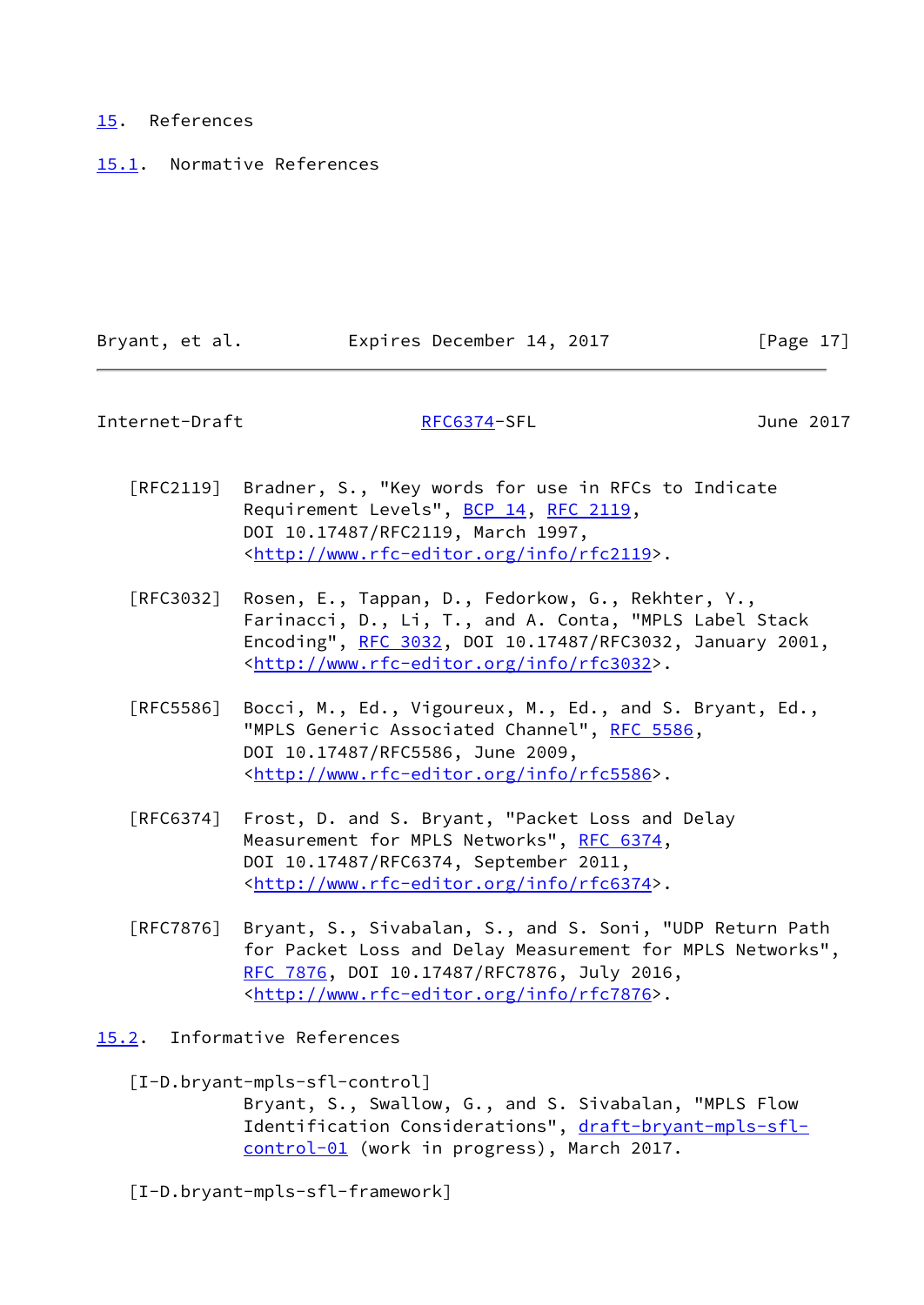Bryant, S., Chen, M., Li, Z., Swallow, G., Sivabalan, S., and G. Mirsky, "Synonymous Flow Label Framework", [draft](https://datatracker.ietf.org/doc/pdf/draft-bryant-mpls-sfl-framework-04) [bryant-mpls-sfl-framework-04](https://datatracker.ietf.org/doc/pdf/draft-bryant-mpls-sfl-framework-04) (work in progress), April 2017.

<span id="page-20-2"></span>[I-D.chen-ippm-coloring-based-ipfpm-framework]

 Chen, M., Zheng, L., Mirsky, G., Fioccola, G., and T. Mizrahi, "IP Flow Performance Measurement Framework", [draft-chen-ippm-coloring-based-ipfpm-framework-06](https://datatracker.ietf.org/doc/pdf/draft-chen-ippm-coloring-based-ipfpm-framework-06) (work in progress), March 2016.

| Bryant, et al. | Expires December 14, 2017 | [Page 18] |
|----------------|---------------------------|-----------|
|                |                           |           |

<span id="page-20-0"></span>Internet-Draft [RFC6374-](https://datatracker.ietf.org/doc/pdf/rfc6374)SFL June 2017

<span id="page-20-3"></span> [I-D.ietf-ippm-alt-mark] Fioccola, G., Capello, A., Cociglio, M., Castaldelli, L., Chen, M., Zheng, L., Mirsky, G., and T. Mizrahi, "Alternate Marking method for passive performance monitoring", [draft-ietf-ippm-alt-mark-04](https://datatracker.ietf.org/doc/pdf/draft-ietf-ippm-alt-mark-04) (work in progress), March 2017.

[I-D.ietf-mpls-flow-ident]

 Bryant, S., Pignataro, C., Chen, M., Li, Z., and G. Mirsky, "MPLS Flow Identification Considerations", [draft](https://datatracker.ietf.org/doc/pdf/draft-ietf-mpls-flow-ident-04) [ietf-mpls-flow-ident-04](https://datatracker.ietf.org/doc/pdf/draft-ietf-mpls-flow-ident-04) (work in progress), February 2017.

<span id="page-20-1"></span>[I-D.tempia-ippm-p3m]

 Capello, A., Cociglio, M., Fioccola, G., Castaldelli, L., and A. Bonda, "A packet based method for passive performance monitoring", [draft-tempia-ippm-p3m-03](https://datatracker.ietf.org/doc/pdf/draft-tempia-ippm-p3m-03) (work in progress), March 2016.

- [RFC3270] Le Faucheur, F., Wu, L., Davie, B., Davari, S., Vaananen, P., Krishnan, R., Cheval, P., and J. Heinanen, "Multi- Protocol Label Switching (MPLS) Support of Differentiated Services", [RFC 3270](https://datatracker.ietf.org/doc/pdf/rfc3270), DOI 10.17487/RFC3270, May 2002, <<http://www.rfc-editor.org/info/rfc3270>>.
- [RFC5921] Bocci, M., Ed., Bryant, S., Ed., Frost, D., Ed., Levrau, L., and L. Berger, "A Framework for MPLS in Transport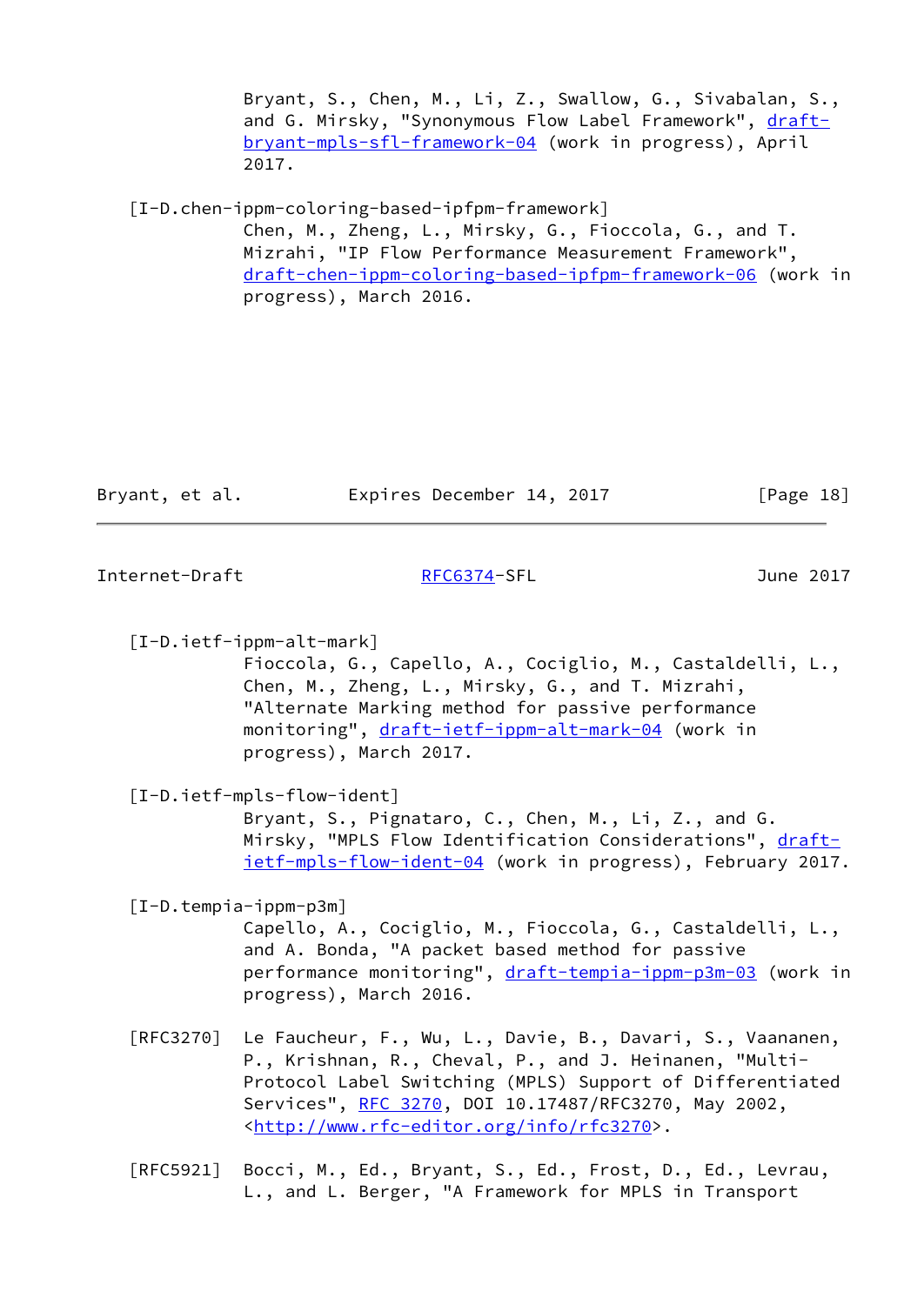Networks", [RFC 5921](https://datatracker.ietf.org/doc/pdf/rfc5921), DOI 10.17487/RFC5921, July 2010, <<http://www.rfc-editor.org/info/rfc5921>>.

Authors' Addresses

 Stewart Bryant Huawei

Email: stewart.bryant@gmail.com

 Mach Chen Huawei

Email: mach.chen@huawei.com

 Zhenbin Li Huawei

Email: lizhenbin@huawei.com

| Bryant, et al. | Expires December 14, 2017 |  | [Page 19] |
|----------------|---------------------------|--|-----------|
|----------------|---------------------------|--|-----------|

Internet-Draft [RFC6374-](https://datatracker.ietf.org/doc/pdf/rfc6374)SFL June 2017

 George Swallow Cisco Systems

Email: swallow.ietf@gmail.com

 Siva Sivabalan Cisco Systems

Email: msiva@cisco.com

 Gregory Mirsky ZTE Corp.

Email: gregimirsky@gmail.com

Giuseppe Fioccola